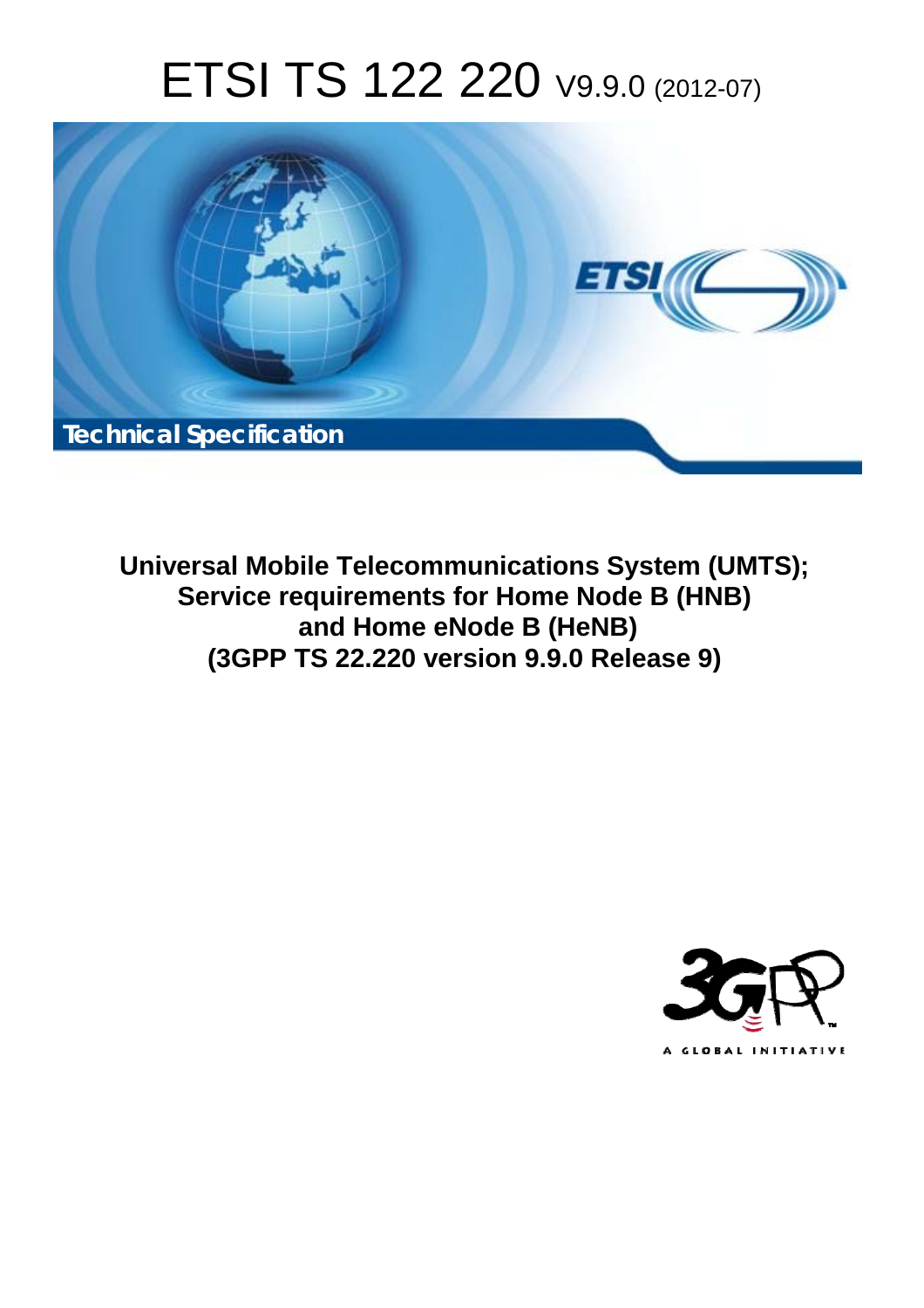Reference RTS/TSGS-0122220v990

> Keywords UMTS

#### *ETSI*

#### 650 Route des Lucioles F-06921 Sophia Antipolis Cedex - FRANCE

Tel.: +33 4 92 94 42 00 Fax: +33 4 93 65 47 16

Siret N° 348 623 562 00017 - NAF 742 C Association à but non lucratif enregistrée à la Sous-Préfecture de Grasse (06) N° 7803/88

#### *Important notice*

Individual copies of the present document can be downloaded from: [http://www.etsi.org](http://www.etsi.org/)

The present document may be made available in more than one electronic version or in print. In any case of existing or perceived difference in contents between such versions, the reference version is the Portable Document Format (PDF). In case of dispute, the reference shall be the printing on ETSI printers of the PDF version kept on a specific network drive within ETSI Secretariat.

Users of the present document should be aware that the document may be subject to revision or change of status. Information on the current status of this and other ETSI documents is available at <http://portal.etsi.org/tb/status/status.asp>

If you find errors in the present document, please send your comment to one of the following services: [http://portal.etsi.org/chaircor/ETSI\\_support.asp](http://portal.etsi.org/chaircor/ETSI_support.asp)

#### *Copyright Notification*

No part may be reproduced except as authorized by written permission. The copyright and the foregoing restriction extend to reproduction in all media.

> © European Telecommunications Standards Institute 2012. All rights reserved.

DECT<sup>™</sup>, PLUGTESTS<sup>™</sup>, UMTS<sup>™</sup> and the ETSI logo are Trade Marks of ETSI registered for the benefit of its Members. **3GPP**TM and **LTE**™ are Trade Marks of ETSI registered for the benefit of its Members and of the 3GPP Organizational Partners.

**GSM**® and the GSM logo are Trade Marks registered and owned by the GSM Association.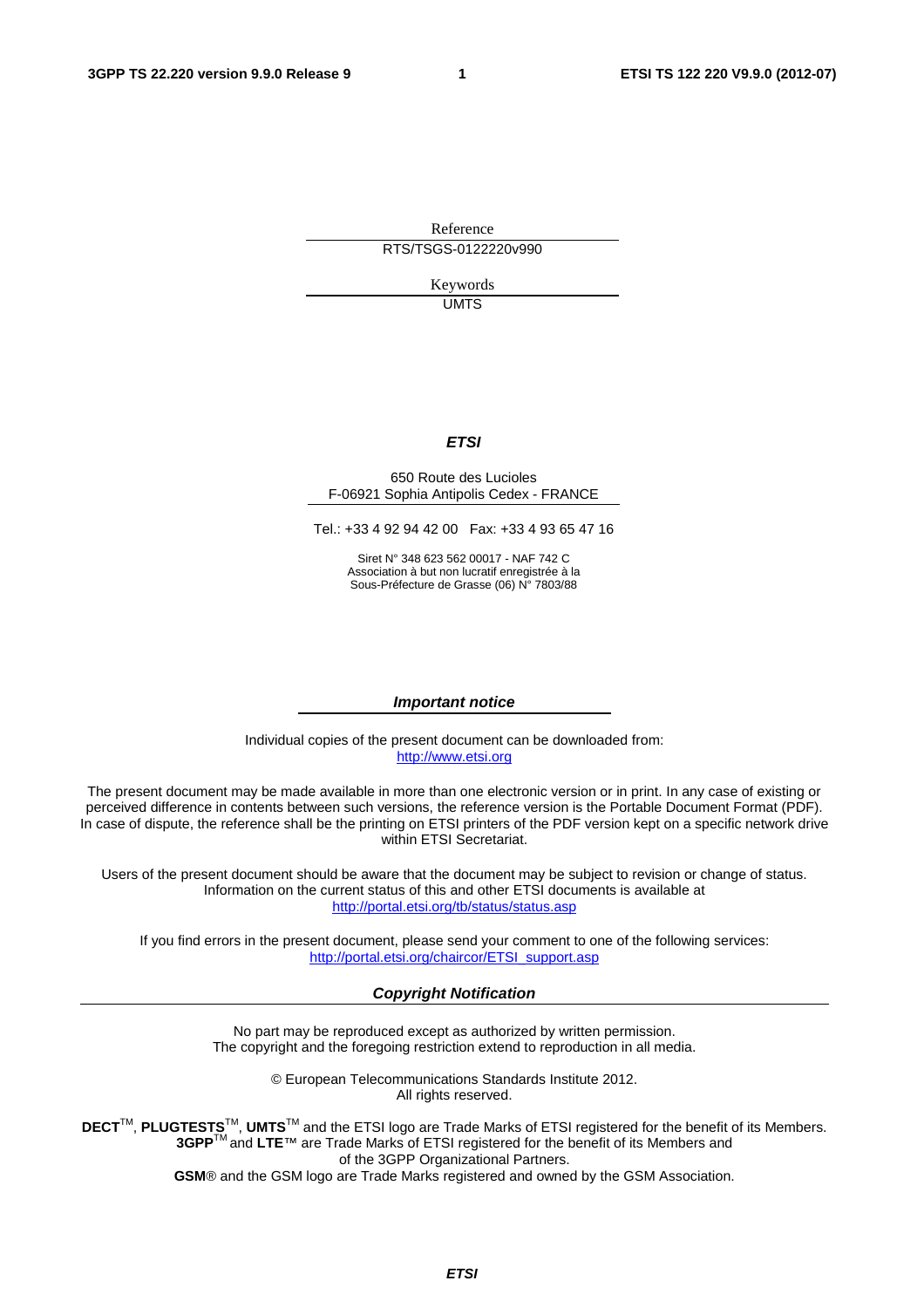# Intellectual Property Rights

IPRs essential or potentially essential to the present document may have been declared to ETSI. The information pertaining to these essential IPRs, if any, is publicly available for **ETSI members and non-members**, and can be found in ETSI SR 000 314: *"Intellectual Property Rights (IPRs); Essential, or potentially Essential, IPRs notified to ETSI in respect of ETSI standards"*, which is available from the ETSI Secretariat. Latest updates are available on the ETSI Web server [\(http://ipr.etsi.org](http://webapp.etsi.org/IPR/home.asp)).

Pursuant to the ETSI IPR Policy, no investigation, including IPR searches, has been carried out by ETSI. No guarantee can be given as to the existence of other IPRs not referenced in ETSI SR 000 314 (or the updates on the ETSI Web server) which are, or may be, or may become, essential to the present document.

# Foreword

This Technical Specification (TS) has been produced by ETSI 3rd Generation Partnership Project (3GPP).

The present document may refer to technical specifications or reports using their 3GPP identities, UMTS identities or GSM identities. These should be interpreted as being references to the corresponding ETSI deliverables.

The cross reference between GSM, UMTS, 3GPP and ETSI identities can be found under [http://webapp.etsi.org/key/queryform.asp.](http://webapp.etsi.org/key/queryform.asp)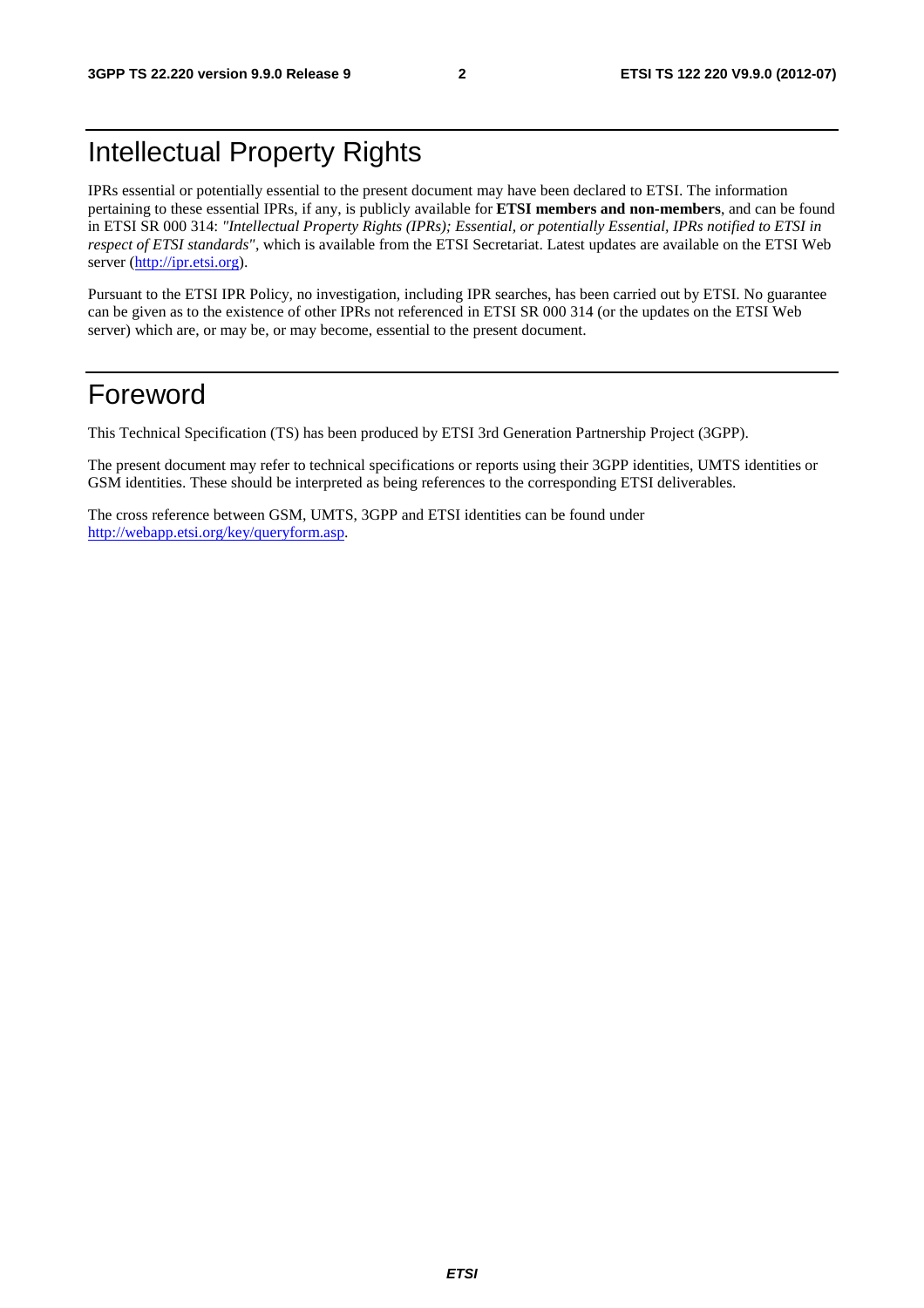#### $\mathbf{3}$

# Contents

| 1            |  |  |  |  |  |  |  |
|--------------|--|--|--|--|--|--|--|
| 2            |  |  |  |  |  |  |  |
|              |  |  |  |  |  |  |  |
| 3<br>3.1     |  |  |  |  |  |  |  |
| 3.2          |  |  |  |  |  |  |  |
| 4            |  |  |  |  |  |  |  |
| 4.1          |  |  |  |  |  |  |  |
| 5            |  |  |  |  |  |  |  |
| 5.1          |  |  |  |  |  |  |  |
| 5.2          |  |  |  |  |  |  |  |
| 5.3          |  |  |  |  |  |  |  |
| 5.3.1        |  |  |  |  |  |  |  |
| 5.3.2        |  |  |  |  |  |  |  |
| 5.4          |  |  |  |  |  |  |  |
| 5.4.1        |  |  |  |  |  |  |  |
| 5.4.2        |  |  |  |  |  |  |  |
| 5.5<br>5.5.1 |  |  |  |  |  |  |  |
| 5.5.2        |  |  |  |  |  |  |  |
| 5.5.3        |  |  |  |  |  |  |  |
| 5.5.4        |  |  |  |  |  |  |  |
| 5.6          |  |  |  |  |  |  |  |
| 5.6.1        |  |  |  |  |  |  |  |
| 5.6.2        |  |  |  |  |  |  |  |
| 5.7          |  |  |  |  |  |  |  |
| 5.7.1        |  |  |  |  |  |  |  |
| 5.7.2        |  |  |  |  |  |  |  |
| 5.8          |  |  |  |  |  |  |  |
| 5.9          |  |  |  |  |  |  |  |
| 5.10         |  |  |  |  |  |  |  |
| 6            |  |  |  |  |  |  |  |
| 6.1          |  |  |  |  |  |  |  |
| 6.2          |  |  |  |  |  |  |  |
|              |  |  |  |  |  |  |  |
| 7<br>7.1     |  |  |  |  |  |  |  |
| 7.1.1        |  |  |  |  |  |  |  |
|              |  |  |  |  |  |  |  |
| 8            |  |  |  |  |  |  |  |
| 8.1          |  |  |  |  |  |  |  |
| 8.2          |  |  |  |  |  |  |  |
| 9            |  |  |  |  |  |  |  |
| 9.1          |  |  |  |  |  |  |  |
| 9.2          |  |  |  |  |  |  |  |
| 9.3          |  |  |  |  |  |  |  |
|              |  |  |  |  |  |  |  |
| 10           |  |  |  |  |  |  |  |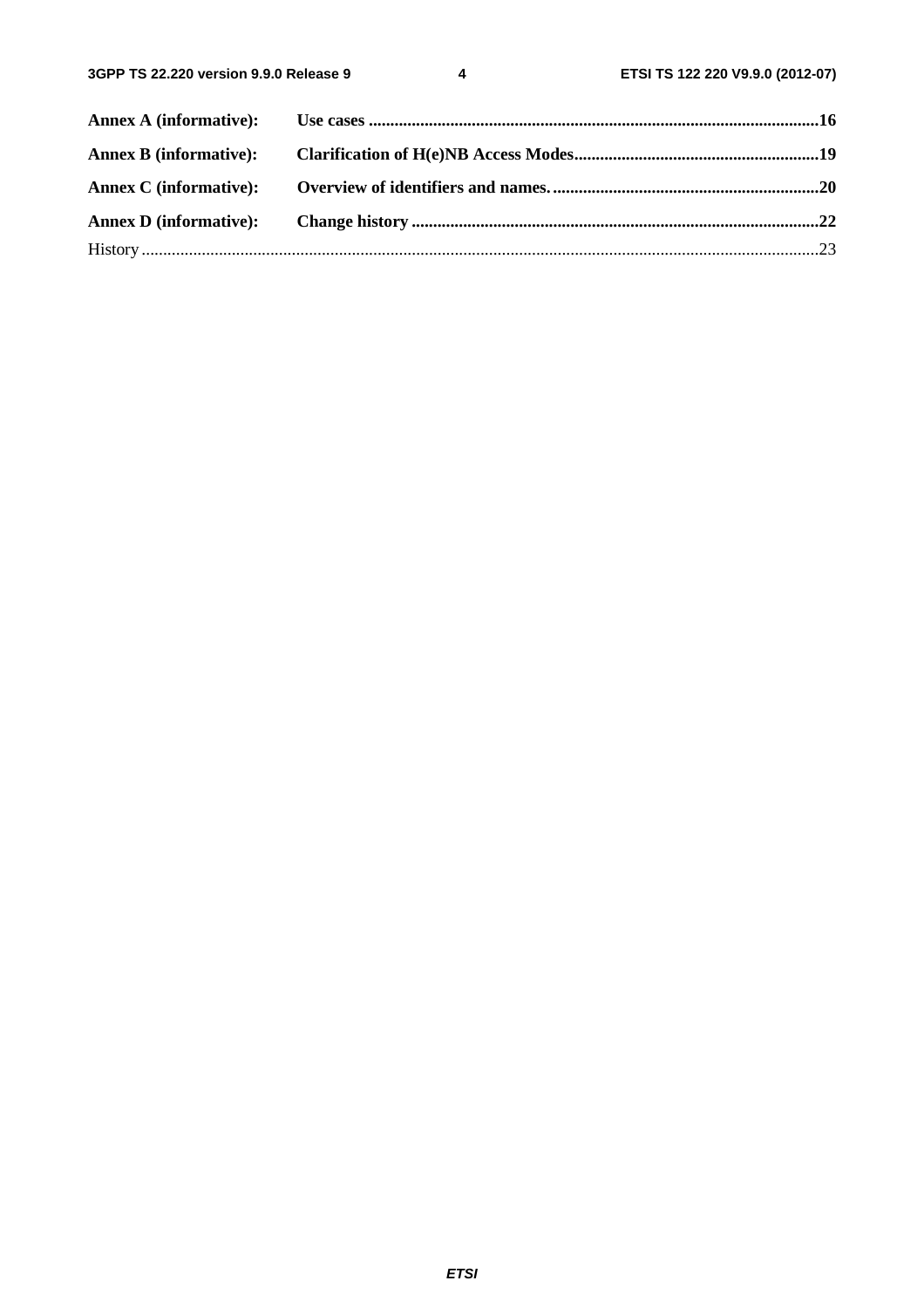# Foreword

This Technical Specification has been produced by the 3<sup>rd</sup> Generation Partnership Project (3GPP).

The contents of the present document are subject to continuing work within the TSG and may change following formal TSG approval. Should the TSG modify the contents of the present document, it will be re-released by the TSG with an identifying change of release date and an increase in version number as follows:

Version x.y.z

where:

- x the first digit:
	- 1 presented to TSG for information;
	- 2 presented to TSG for approval;
	- 3 or greater indicates TSG approved document under change control.
- y the second digit is incremented for all changes of substance, i.e. technical enhancements, corrections, updates, etc.
- z the third digit is incremented when editorial only changes have been incorporated in the document.

# Introduction

In Rel-8, 3GPP has specified the basic functionalities for the support of Home Node B (HNB) and Home eNodeB (HeNB). The requirements for these basic functionalities were captured in TS 22.011.

From Rel-9 onward, it has been agreed to consolidate all the requirements from Rel-8 and further requirements for HNB and HeNB in a new TS, which is this specification.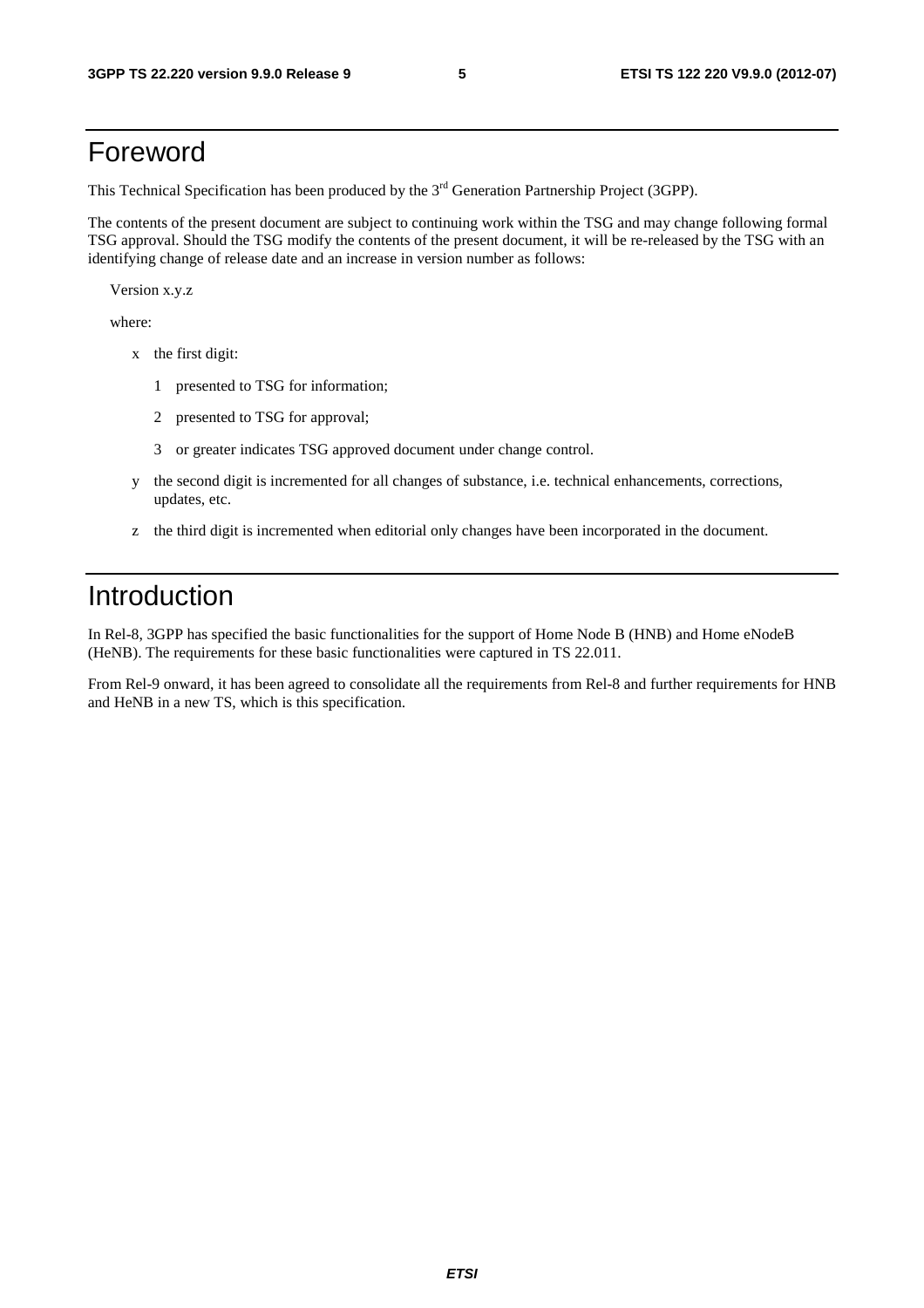# 1 Scope

This specification defines the service requirements for the basic functionalities for the support of Home NodeB (HNB) and Home eNodeB (HeNB) – jointly referred to as  $H(e)NB$  – and the further functionalities that will enable the mobile operators to provide more advanced services as well as improving the user experience.

# 2 References

The following documents contain provisions which, through reference in this text, constitute provisions of the present document.

- References are either specific (identified by date of publication, edition number, version number, etc.) or non-specific.
- For a specific reference, subsequent revisions do not apply.
- For a non-specific reference, the latest version applies. In the case of a reference to a 3GPP document (including a GSM document), a non-specific reference implicitly refers to the latest version of that document *in the same Release as the present document*.
- [1] 3GPP TR 21.905: "Vocabulary for 3GPP Specifications".
- [2] Void
- [3] 3GPP TS 22.246: "Multimedia Broadcast/Multicast Service (MBMS) user services; Stage 1".
- [4] 3GPP TS 22.101: "Service Aspects; Service Principles".
- [5] TR-069 Amendment 2: "CPE WAN Management Protocol v1.1, Broadband Forum', viewable at <http://www.broadband-forum.org/technical/download/TR-069Amendment2.pdf>
- [6] 3GPP TS 25.304: "User Equipment (UE) procedures in idle mode and procedures for cell reselection in connected mode'.
- [7] 3GPP TS 36.304: "Evolved Universal Terrestrial Radio Access (E-UTRA); User Equipment (UE) procedures in idle mode".
- [8] 3GPP TS 22.115: "Service aspects; Charging and billing".
- [9] 3GPP TS 22.268: "Public Warning System (PWS) requirements".
- [10] 3GPP TS 22.011: "Service accessibility".
- [11] 3GPP TS 31.115: "Secured packet structure for (Universal) Subscriber Identity Mobule (U)SIM Toolkit applications".
- [12] 3GPP TS 31.116: "Remote APDU Structure for (U)SIM Toolkit applications".

# 3 Definitions, symbols and abbreviations

### 3.1 Definitions

For the purposes of the present document, the terms and definitions given in TR 21.905 [1] and the following apply. A term defined in the present document takes precedence over the definition of the same term, if any, in TR 21.905 [1].

**Closed access mode:** H(e)NB provides services only to its associated CSG members.

**Home based network**: An IP based network in the same premises as, and is connected to, the H(e)NB.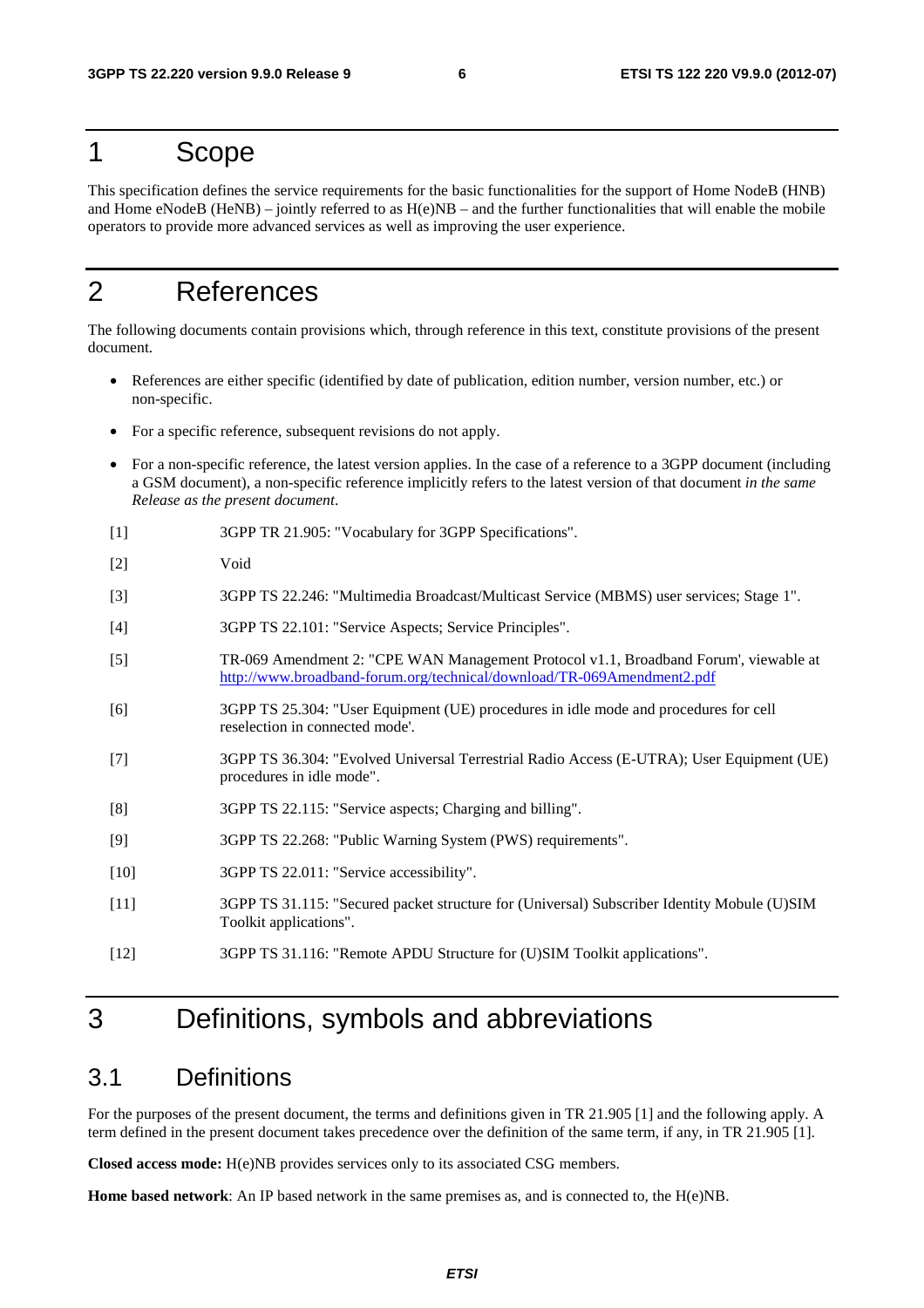**Hybrid access mode:** H(e)NB provides services to its associated CSG members and to non-CSG members.

**Open access mode:** H(e)NB operates as a normal NodeB or eNodeB.

**HNB**: A HNB is a Customer-premises equipment that connects a 3GPP UE over UTRAN wireless air interface to a mobile operator"s network using a broadband IP backhaul.

**HeNB**: A HeNB is a Customer-premises equipment that connects a 3GPP UE over EUTRAN wireless air interface to a mobile operator"s network using a broadband IP backhaul.

**H(e)NB Gateway**: H(e)NB Gateway is a mobile operator"s equipment (usually physically located on mobile operator premises) through which the H(e)NB gets access to mobile operator"s core network.

**H(e)NB Hosting Party**: A H(e)NB Hosting Party has a contractual relationship with the operator, related to the provision of access to the operator"s network via one or more H(e)NBs.

NOTE: A H(e)NB Hosting Party is likely to have the billing relationship with the operator. A H(e)NB Hosting Party will typically be the 'lead' user in a household, but could be e.g. the corporate IT manager in an enterprise context.

**H(e)NB Subsystem**: A H(e)NB Subsystem consists of the H(e)NB and the H(e)NB Gateway.

### 3.2 Abbreviations

For the purposes of the present document, the abbreviations given in TR 21.905 [1] and the following apply. An abbreviation defined in the present document takes precedence over the definition of the same abbreviation, if any, in TR 21.905 [1].

| CSG         | Closed Subscriber Group |
|-------------|-------------------------|
| <b>HNB</b>  | Home NodeB              |
| <b>HeNB</b> | Home eNodeB             |
| H(e)NB      | HNB and HeNB            |

# 4 General

### 4.1 Description

Access to 3G and evolved 3G (EPS) services may be provided via UTRAN or E-UTRAN cellular base stations belonging to e.g. domestic, business, commercial enterprises. This type of access may be provided by the PLMN by means of HNB and HeNB (jointly referred to as H(e)NB). The H(e)NB provides services either only to a Closed Subscriber Group (CSG) or to other mobile subscribers too. The H(e)NB is connected to the mobile operator core network using IP via any suitable access technology.

# 5 Common requirements for Home NodeB / Home eNodeB

## 5.1 HNB and HeNB Installation, identification and location requirements

- H(e)NB shall have a unique equipment identity.
- All the H(e)NBs serving the same CSG share the same unique (within the PLMN) identity called CSG Identity.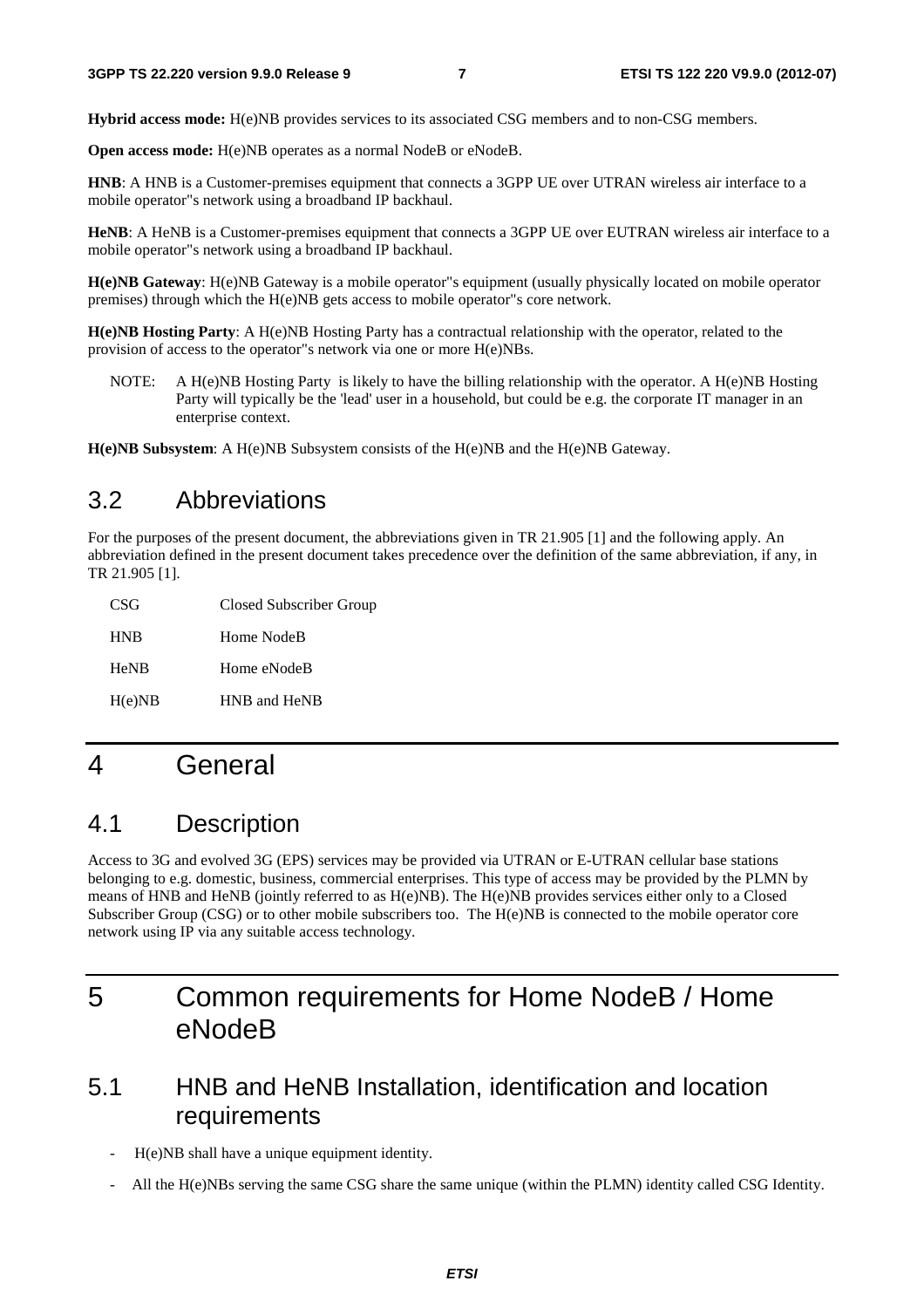- NOTE: CSGs of different PLMNs are considered different, even if the PLMNs are indicated to the UE as "equivalent PLMNs" [10].
- It shall be possible to support at least 125 million CSG Identities within a PLMN of an operator.
- The radio transmitter of a H(e)NB shall not be activated until configured and authorised by the operator.
- When installing, provisioning, configuring or re-configuring an  $H(e)NB$  the operator shall be able to:
	- verify the H(e)NB's identity.
	- obtain the geographical location of the H(e)NB.
- NOTE: The scenario where a H(e)NB is connected to one operator"s network and later changed to another operator"s network is not required.
- The operator shall be able to determine that the H(e)NB is installed and operated in accordance with all relevant regulatory requirements.
- The operator shall be able to configure the settings of the  $H(e)NB$ . In the case where the  $H(e)NB$  has detrimental impact on the spectrum usage, the H(e)NB can be set to out-of-service by the operator.
- Installation and activation of a new H(e)NB shall require no reconfiguration of the operators network.
- The impact of H(e)NB on the core network should be minimised.

# 5.2 OA&M Requirements

- H(e)NB shall support the automatic discovery of an operator"s management platform.
- It shall be possible to make use of the operator"s management platform to carry out OA&M functions for H(e)NB. The management connection between H(e)NB and the operator's management platform shall be endto-end secure.
- H(e)NB shall support OA&M procedures which allow the operator to remotely configure the H(e)NB, deploy software upgrades, detect and report changes in RF conditions and perform general OA&M tasks. The OA&M procedures shall be as closely aligned as possible with those that are commonly used in broadband access networks such as defined in TR-069 Amendment 2 [5].
- If the connection between  $H(e)NB$  and the rest of the operator network is out of service, then it shall be possible within an operator"s defined time period for the H(e)NB to deactivate the air-interface.

# 5.3 Access Control requirements

### 5.3.1 General

- Subject to operator and  $H(e)NB$  Hosting Party agreement, the operator shall be able to configure the  $H(e)NB$ with open, hybrid or closed access mode.
- When the  $H(e)NB$  is configured for open access mode, it shall be possible for the  $H(e)NB$  to provide services to subscribers of any PLMN, subject to roaming agreement.
- When the H(e)NB is configured for hybrid access mode, it shall be possible for the H(e)NB to provide services to:
	- its associated CSG members, and
	- subscribers of any PLMN not belonging to its associated CSG, subject to roaming agreement.
- When the H(e)NB is configured for closed access mode, only users that belong to its associated CSG shall be able to obtain services.
- CSG members may include subscriber of any PLMN subject to roaming agreement.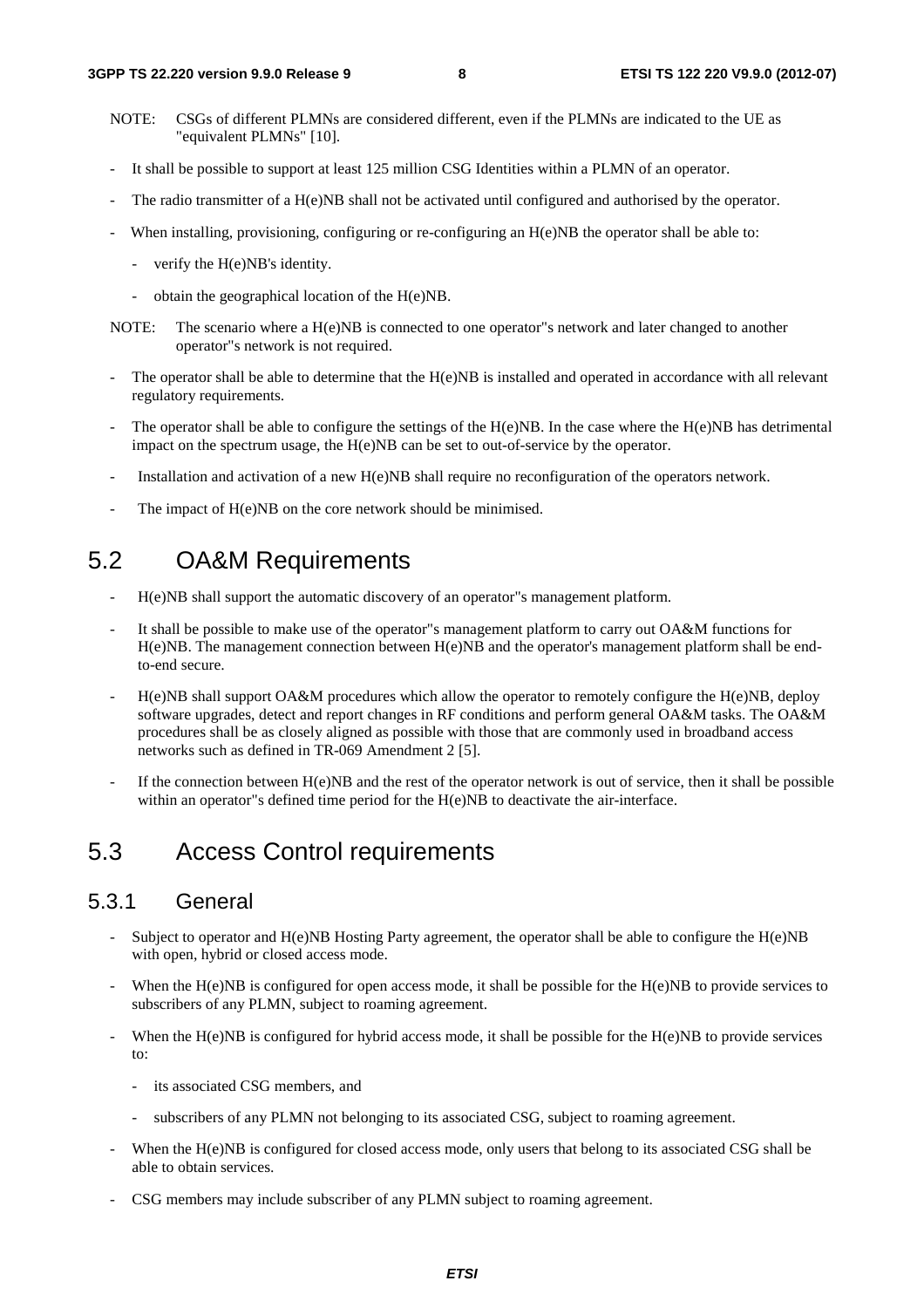### 5.3.2 Closed Subscriber Group

- The CSG manager shall be able, under the operator supervision, to add, remove and view CSG membership
- NOTE: the interaction of the user with the application that manages the Allowed CSG Lists is out of scope of 3GPP (e.g. Web interface).
- The UE shall contain a list of allowed CSG identities (Allowed CSG List). It shall be possible to store the Allowed CSG List in the USIM. When available, the list on the USIM shall be used. It shall be possible for both, the operator and the UE, to modify the Allowed CSG List.
- The UE shall allow the user to introduce new CSGs to the Allowed CSG List by means of manual CSG selection only.
- The UE shall maintain an operator controlled list of allowed CSG identities (Operator CSG list). It shall be possible to store the Operator CSG list in the USIM. When available, the list on the USIM shall be used. It shall be possible for the operator to modify the Operator CSG List.
- The two lists are maintained independently from each other. A change in the Operator CSG list shall not trigger the UE to modify the Allowed CSG list to reflect such change automatically.
- All CSG cells belonging to a CSG identity not included in the Allowed CSG List or Operator CSG list shall be considered not suitable by the UE ('not suitable' as specified in TS 25.304 [6] and TS 36.304 [7]).
- Each CSG identity shall be associated to a subscriber group which identifies the subscribers allowed to access the CSG.
- When the subscriber group is updated, the affected UE shall be informed accordingly.
- For temporary members, it shall be possible to limit the period of time during which the subscriber is considered a member of a CSG (granted access rights). It shall be possible to configure a time period for each temporary member.
- The time period shall be configurable by the CSG manager and/or the operator operating the CSG and shall span from 1 decihour to several days. Unlimited membership to the CSG is allowed.
- When a CSG is no longer considered available to provide services, except for emergency calls (i.e. due to time period expiry or removal of the CSG membership), it shall be possible to continue the established communication in another cell not belonging to this CSG.
- In hybrid access mode when services cannot be provided to a CSG member due to a shortage of  $H(e)NB$ resources it shall be possible to continue the established communication of non-CSG members in another cell.
- In hybrid access mode, to minimise the impact on CSG members from established communication of non-CSG members, it shall be possible for the network to allow the data rate of established PS communication of non-CSG members to be reduced.

## 5.4 Display requirements

### 5.4.1 CSG Type

The CSG Type is an indicator provided by the UE that is configured by the operator.

It shall be possible for the operator to associate a CSG identity in the UE"s Allowed CSG List or the Operator CSG List with a CSG Type. Therefore, it is possible that a CSG identity stored in different UEs may either be associated with the same CSG Type or with different CSG Types.

NOTE: The CSG Type allows, for example, information on the applied billing regime to be given to the user.

When a UE camps on a cell with a CSG identity that is part of the UE"s Allowed CSG List or the Operator CSG List and has an associated CSG Type, a UE that has a display capability shall provide the user with the associated CSG Type. A UE that does not have a display capability may provide the CSG Type by other means, e.g. voice notification.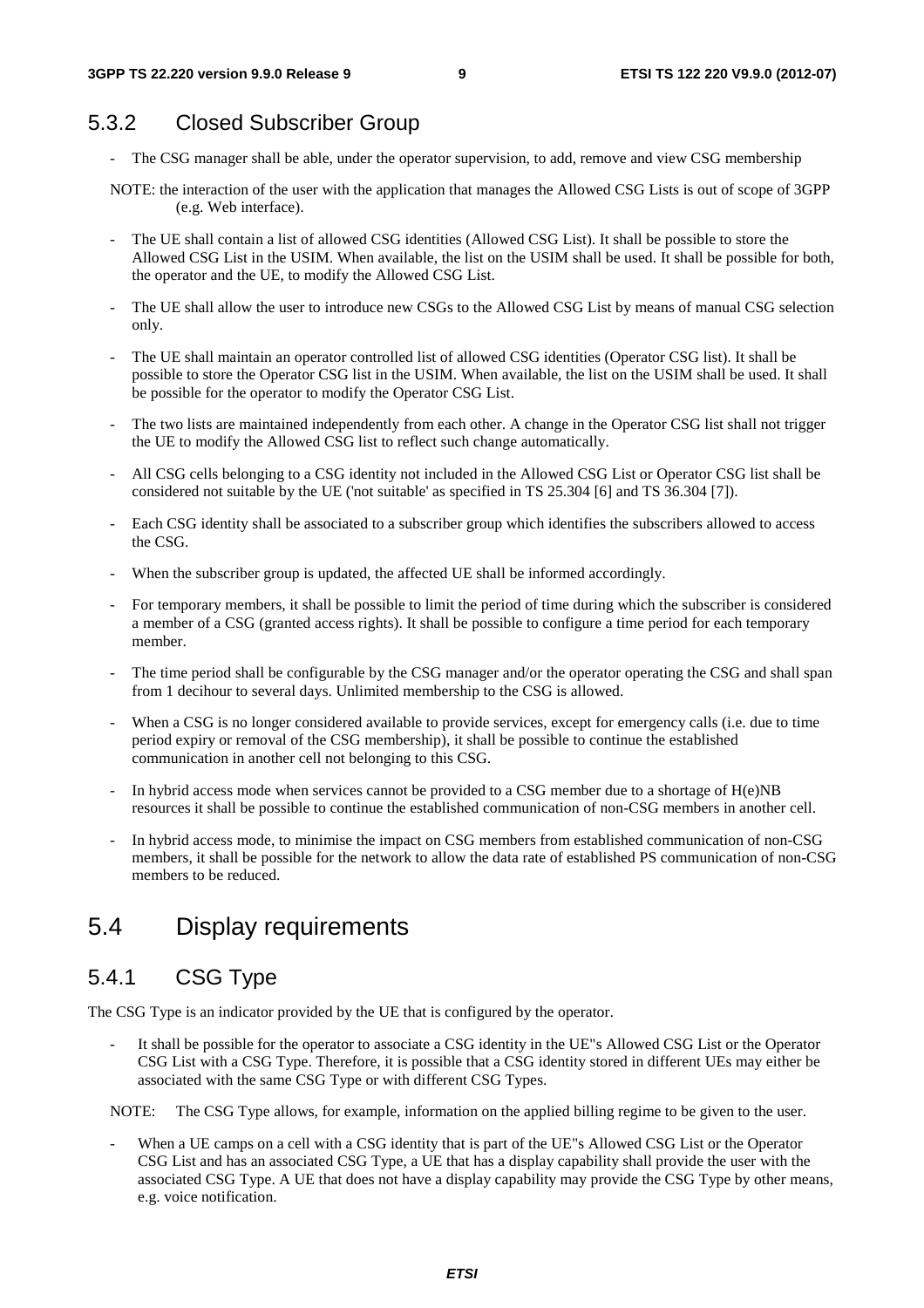- If the CSG Type for a CSG identity has not been configured in the UE, the UE may provide the HNB Name instead. In this case, the user is notified that the UE is providing the HNB Name rather than CSG Type.
- It shall be possible to store the CSG Type in the USIM. As an option, the CSG Type may be stored in the ME. If the CSG Type is present in the USIM, a CSG Type stored in the ME shall be ignored. If the CSG Type is present in the Operator CSG list, a CSG Type present in the Allowed CSG list shall be ignored.
- The CSG Type shall be stored in text and/or graphical format. When the CSG Type has a text component, the CSG Type text length shall not exceed 12 characters in any language.

### 5.4.2 HNB Name

HNB Name is a common name referring to HNB/HeNB as defined in TR 21.905 [1].

- It shall be possible for a CSG cell and for a hybrid cell to broadcast a HNB Name in free text format. The UE may display the HNB Name when camping on the cell where it is broadcasted. The HNB Name, if broadcasted or stored in the UE, shall be available to the user during manual CSG selection. The HNB Name shall be configurable by the operator or the H(e)NB Hosting Party at the discretion of the operator.
- The HNB Name length shall not exceed 48x8 bits.
- NOTE: In order to allow the maximum flexibility in the way the HNB Name is configured in any language, UTF-8 coding should be used; this allows a maximum length of 48 characters coded on one byte, 24 characters on two bytes, 16 characters on 3 bytes down to a minimum of 12 characters if all characters are encoded on 4 bytes.
- The HNB Name may be stored in the USIM. If the HNB Name stored on the USIM is available, it shall take precedence over the broadcasted HNB Name.
- The HNB Name may be stored optionally in the ME. If the HNB Name is present in the USIM, the HNB Name in the ME shall be ignored. If the HNB Name is present in the Operator CSG list, a HNB Name present in the Allowed CSG list shall be ignored.
- NOTE: The HNB Name is necessary in order to aid the user in choosing the correct CSG identity when performing a manual CSG identity selection.

# 5.5 Mobility Aspects for Home NodeB and Home eNodeB

### 5.5.1 PLMN selection

The standard automatic and manual network selection procedures are used to register a UE on a PLMN via a H(e)NB.

### 5.5.2 Idle-mode operation

In addition to normal cell reselection procedures, the following requirements apply:

- It shall be possible to support idle mode mobility between a  $H(e)NB$  cell and other cells and between  $H(e)NB$ cells.
- A UE in idle mode shall prefer to select a cell whose CSG Identity is in the UE"s Allowed CSG List or in the Operator CSG list, when the cell reselection criteria has been met.

NOTE: All CSG identities on the Allowed CSG list and the Operator CSG list have the same priority.

The cell reselection procedure should not result in excessive power consumption in the UE.

## 5.5.3 Connected mode operation

It shall be possible to support service continuity, including handover, between a  $H(e)NB$  cell and other cells and between H(e)NB cells.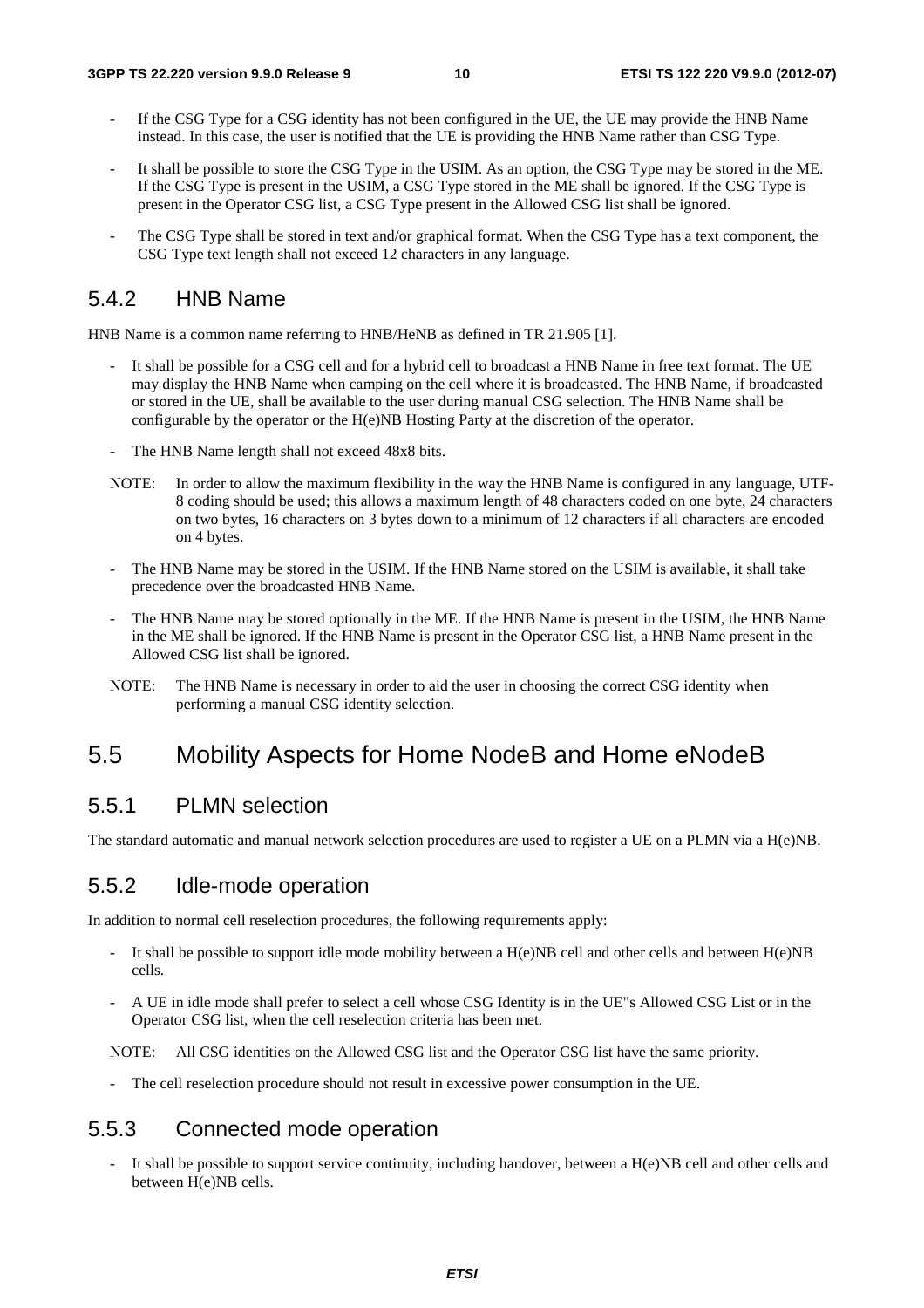### 5.5.4 Manual CSG selection

The user shall be able to request the UE to perform a scan for available CSGs. When such request is received the UE shall perform a scan of available CSGs, their CSG Identities and their HNB Names. In the UE display, the available CSGs shall be represented by their associated HNB Names and PLMN Name(s). If the HNB Name is not available, the CSG Identity shall be displayed instead.

An indication shall be given to the user as to which of the available CSGs is contained in the Allowed CSG List or Operator CSG list. The available CSGs shall be displayed in the following order:

- The CSGs, whose CSG Identities are contained in the Allowed CSG list.

- The CSGs, whose CSG Identities are contained in the Operator CSG List.
- Any other CSG, whose CSG Identity is not included in the Allowed CSG List or the Operator CSG list.

The HPLMN shall configure, on a PLMN basis, the UE to display the available CSGs so that either:

- all CSGs are displayed, or
- only CSGs in the Operator CSG List are displayed.
- NOTE: It is assumed that OMA DM/OTA will be used by the HPLMN to configure the ME/USIM

By default, the UE shall display all available CSGs for any PLMN, unless the UE has been configured by the HPLMN, for a specific PLMN, to display only CSGs in the Operator CSG List that are available.

When the user selects an entry in the list, the UE shall reselect any of the available cells with the CSG chosen by the user.

The UE shall attempt to register to the PLMN.

If the registration attempt is accepted, the UE shall add the CSG identity to the Allowed CSG list unless the cell is a hybrid cell or the identity is already present in the list.

If the registration attempt is rejected and the CSG entry is in the CSG list, that CSG shall be removed from the list.

In addition, when the user manually selects a CSG in a PLMN, which is different from the last registered PLMN, the following behaviour applies:

- The UE shall enter into Manual PLMN Selection state.
- The UE shall attempt to register to the PLMN. This PLMN shall not be stored as the Last Registered PLMN.
- When the UE is no longer in the service area of the CSG the UE shall return to the previous PLMN Selection state.

### 5.6 Services support

#### 5.6.1 General

- Subject to availability of network resources there shall be no difference in the user experience when using the PLMN provided services via H(e)NB or via NodeB/eNodeB (NB/eNB).
- Depending on operator preferences and in compliance with regulatory requirements ETWS and PWS [9] shall be supported.
- Any additional registration and paging load as a result of H(e)NB deployment shall be minimized.
- Deployment of H(e)NBs and NB/eNBs on the same spectrum should not degrade the performance of UEs receiving service from NB/eNBs.
- Deployment of H(e)NBs and NB/eNBs on the same spectrum should not degrade the NB/eNB"s coverage and capacity.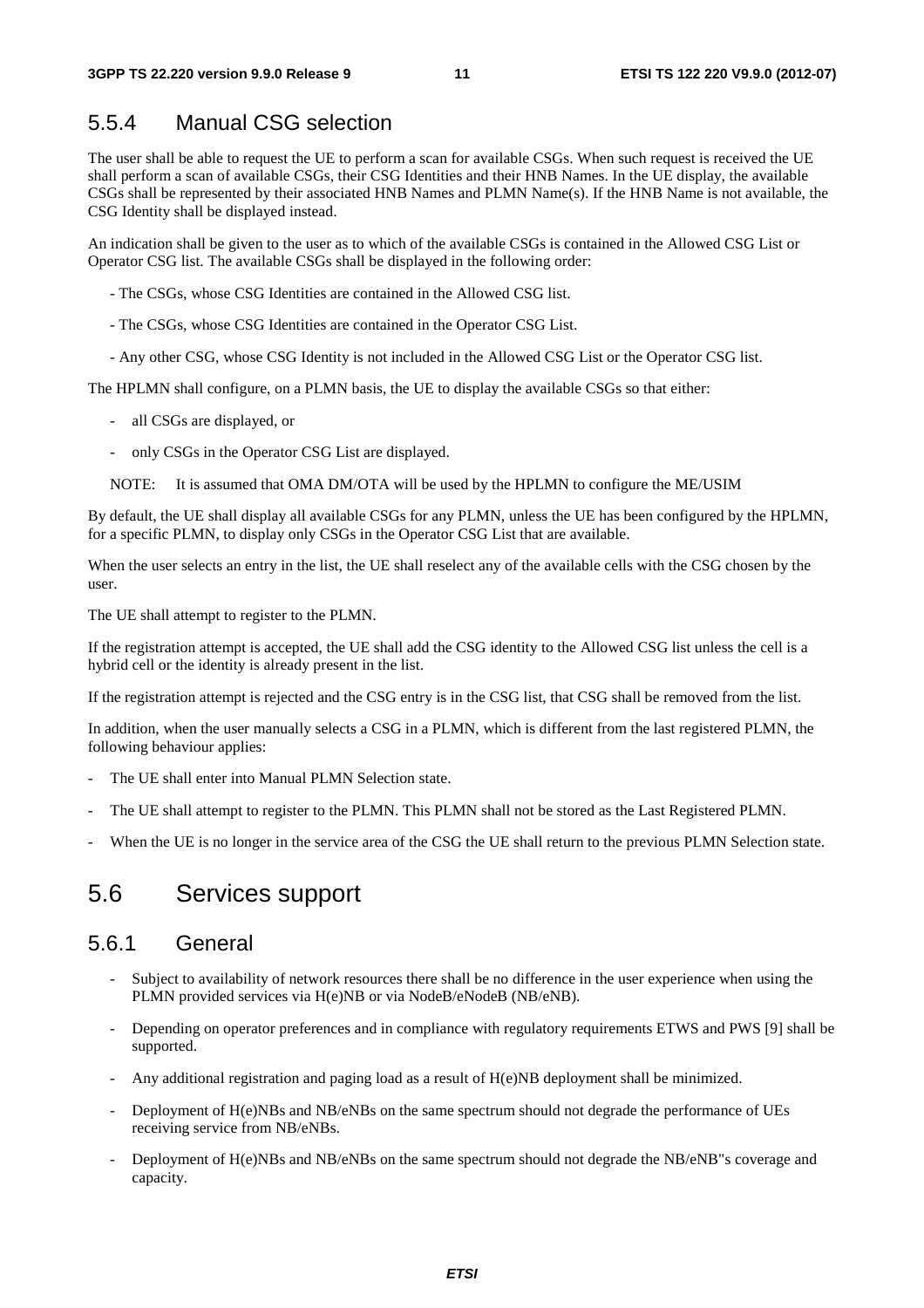#### 5.6.2 Emergency services

- Subject to local regulatory requirements, H(e)NB shall support emergency calls, as specified in TS 22.101 [4].
- It shall be possible for the operator to provide location information of the UE attempting an emergency call over a H(e)NB. The location information shall be sufficiently accurate to comply with the regulatory requirements that apply to the area where the H(e)NB is deployed.

### 5.7 Local IP access in the home based network

### 5.7.1 Description

H(e)NB Local IP Access to the home based network provides access for a directly connected (i.e. using H(e)NB radio access) IP capable UE to other IP capable devices in the home. Traffic for local IP access is expected to not traverse the operator"s network except H(e)NB. The home based network itself and the devices in the home based network are not within the scope of 3GPP standardisation.



### 5.7.2 General requirements

- It shall be possible that a H(e)NB supports Local IP Access to the home based network in order to provide access for a directly connected (i.e. using H(e)NB radio access) UE to other IP capable devices in the home. The following requirements apply to support Local IP access to the home based network:
- Simultaneous access from a UE to both the operator"s core network and Local IP Access to the home based network shall be supported.
- Local IP Access to the home based network shall be possible without traversing the operator"s network except H(e)NB, subject to regulatory requirements.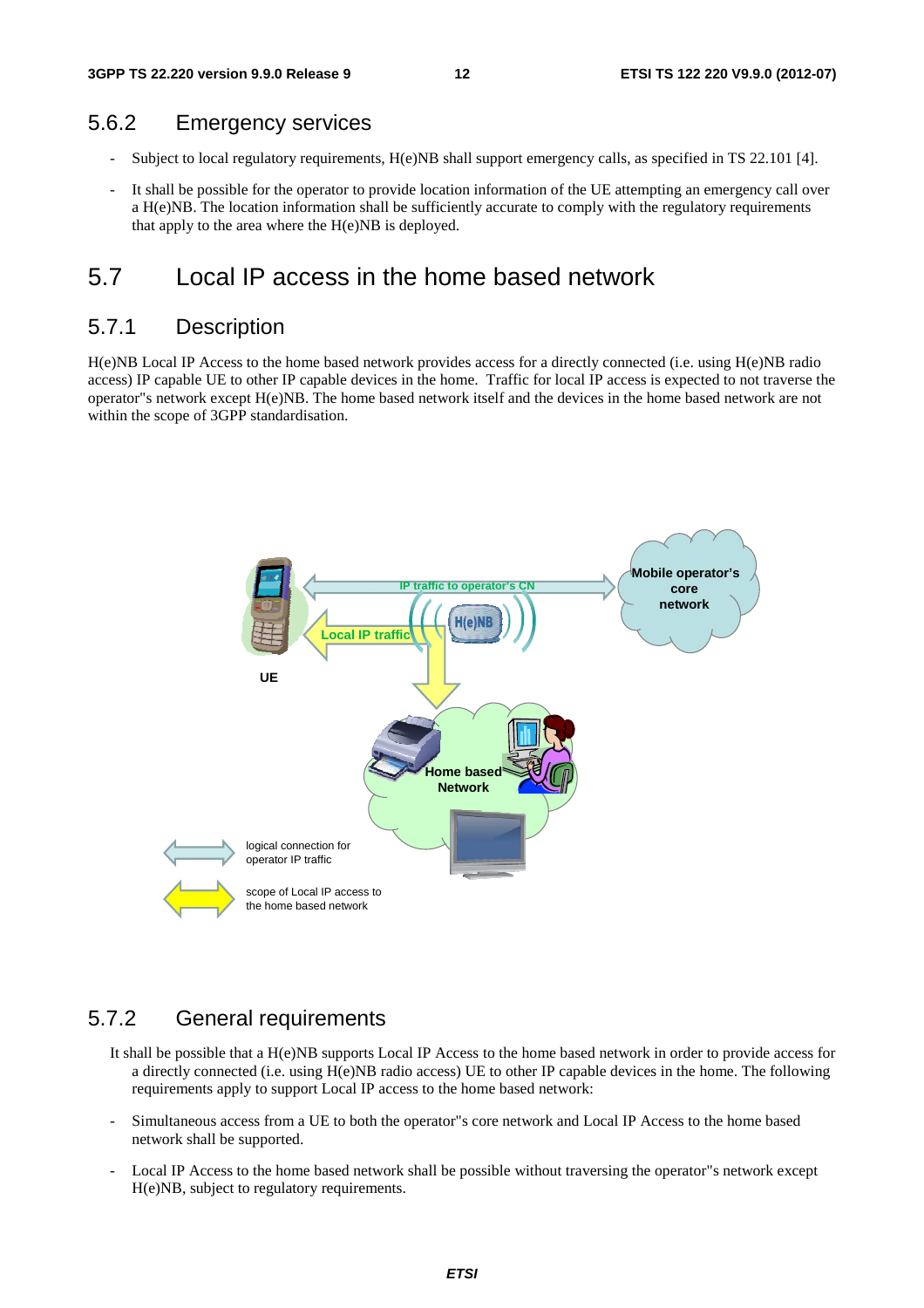- Access to local IP through the H(e)NB E-UTRAN/UTRAN-interface shall only be granted to UE with valid subscription.
- Pre-Rel 9 UEs should be able to use Local IP Access to the home based network.
- It shall not be precluded for a device in the home based network to contact a UE via Local IP Access to the home based network.
- NOTE: Loss of access to Local IP Access to the home based network is acceptable as a UE moves out of H(e)NB coverage.
- The operator or the H(e)NB Hosting Party, within the limits set by the Operator, shall be able to enable/disable Local IP Access to the home based network per H(e)NB.
- It shall be possible to collect and make available to the operator statistics information (e.g. regular reporting of Local IP traffic volume) for each user on the use of the Local IP Access to the home based network.
- Local IP access to the home based network shall not compromise the security of the operator"s network.

### 5.8 Void

### 5.9 Local IP Access to the Internet

It shall be possible that a H(e)NB supports Local IP Access to the Internet to provide access for a directly connected (i.e. using H(e)NB radio access) UE to the Internet. The following requirements apply to support Local IP Access to the Internet:

- It shall be possible to be done without traversing the operator network.
- Simultaneous access from a UE to both the operator"s core network and Local IP Access to the Internet shall be supported.
- The operator or the H(e)NB Owner, within the limits set by the operator, shall be able to enable/disable Local IP Access to the Internet per H(e)NB.
- It shall be possible to collect and make available to the operator statistics information (e.g. regular reporting of Local IP traffic volume) for each user on the use of the Local IP Access to the Internet.
- Local IP access to the internet shall not compromise the security of the operator"s network.
- NOTE: When a UE is using the Local IP Access to the Internet, it is assumed that the H(e) NB does not provide any support to LI.

# 5.10 UICC and H(e)NB

Optionally, the H(e)NB may support identification and authentication of the H(e)NB Hosting Party by means of a UICC-based application.

This application may also contain information for the initial provisioning (e.g. the O&M system contact).

If the H(e)NB supports the H(e)NB Hosting Party application,

- The H(e)NB shall support the use of the operator"s UICC application management platform to configure the Hosting Party application.

Note: UICC application management is specified in 3GPP TS 31.115 [11] and 3GPP TS 31.116 [12].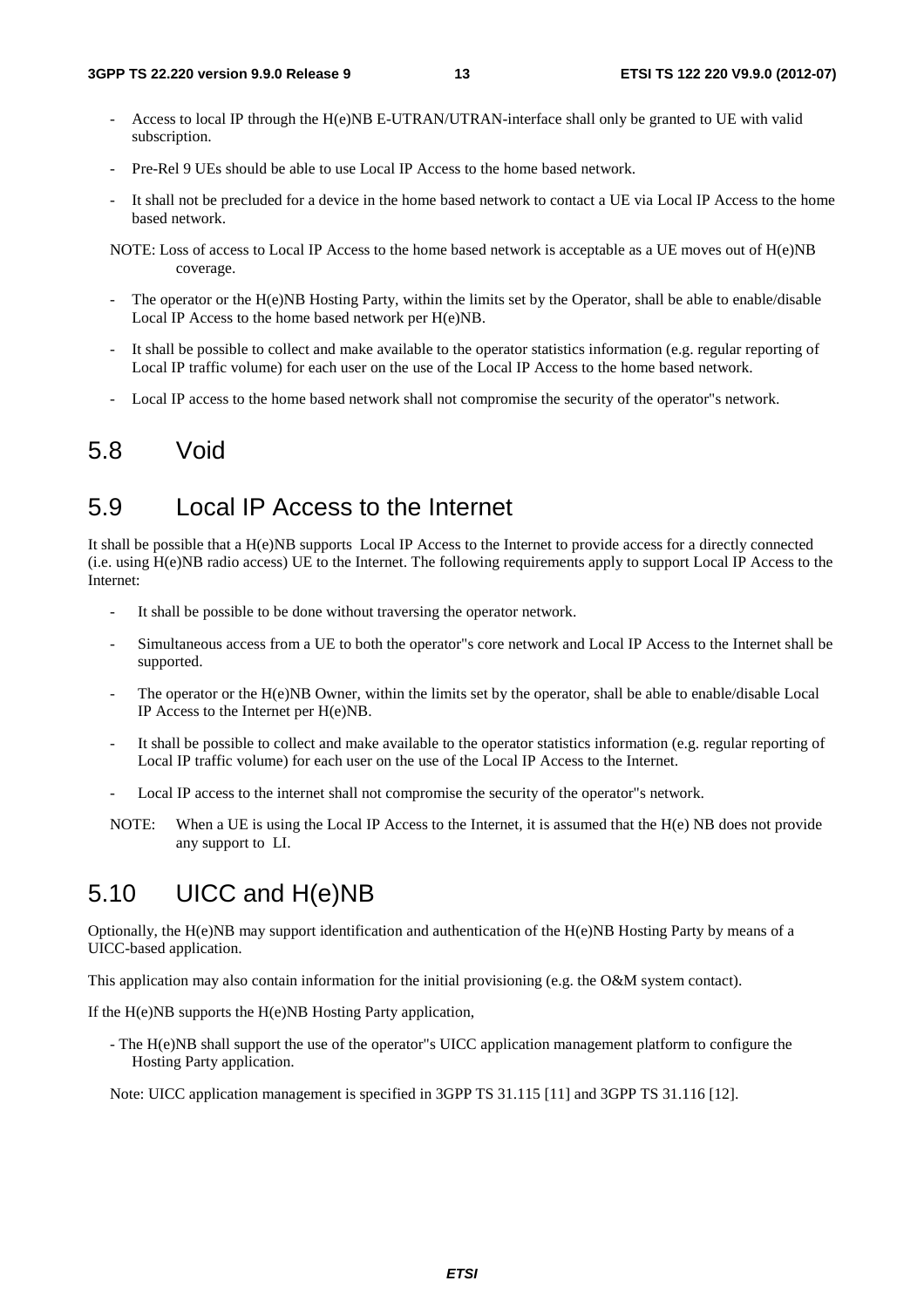# 6 Requirements for Home NodeB

### 6.1 Access Control

- It shall be possible to control access (i.e. accept and reject connection requests) of pre-Release 8 UEs.

NOTE: Such mechanisms may be different for those used to access control a Release 8 UE.

- The operation of a HNB shall not adversely impact the performances of a pre-Release 8 UEs operating in the area where the HNB is active and vice versa.
- The total bandwidth from the HNB towards the network for 4 simultaneous TS11 or TS12, including signalling and overhead, shall not exceed 200 kbps

### 6.2 Void

# 7 Requirements for Home eNodeB

- 7.1 Services support
- 7.1.1 Void

# 8 Quality of Service

### 8.1 General

It shall be possible to provide information of the QoS treatment used for traffic traversing the  $H(e)NB$  to the H(e)NB broadband access mechanism.

### 8.2 Admission Control

- The network shall be able to perform admission control based on the available H(e)NB backhaul resource.
- The network shall be able to set different criteria for admission control in a hybrid cell for CSG and non-CSG members.

# 9 Security and privacy

### 9.1 General

The use of  $H(e)NB$  shall not compromise the security of any PLMN or broadband access network.

# 9.2 Security Requirements

- The H(e)NB shall provide a high level of security, equivalent or better than Rel-8 3GPP systems.
- Security policy shall be under the control of the H(e)NB network operator.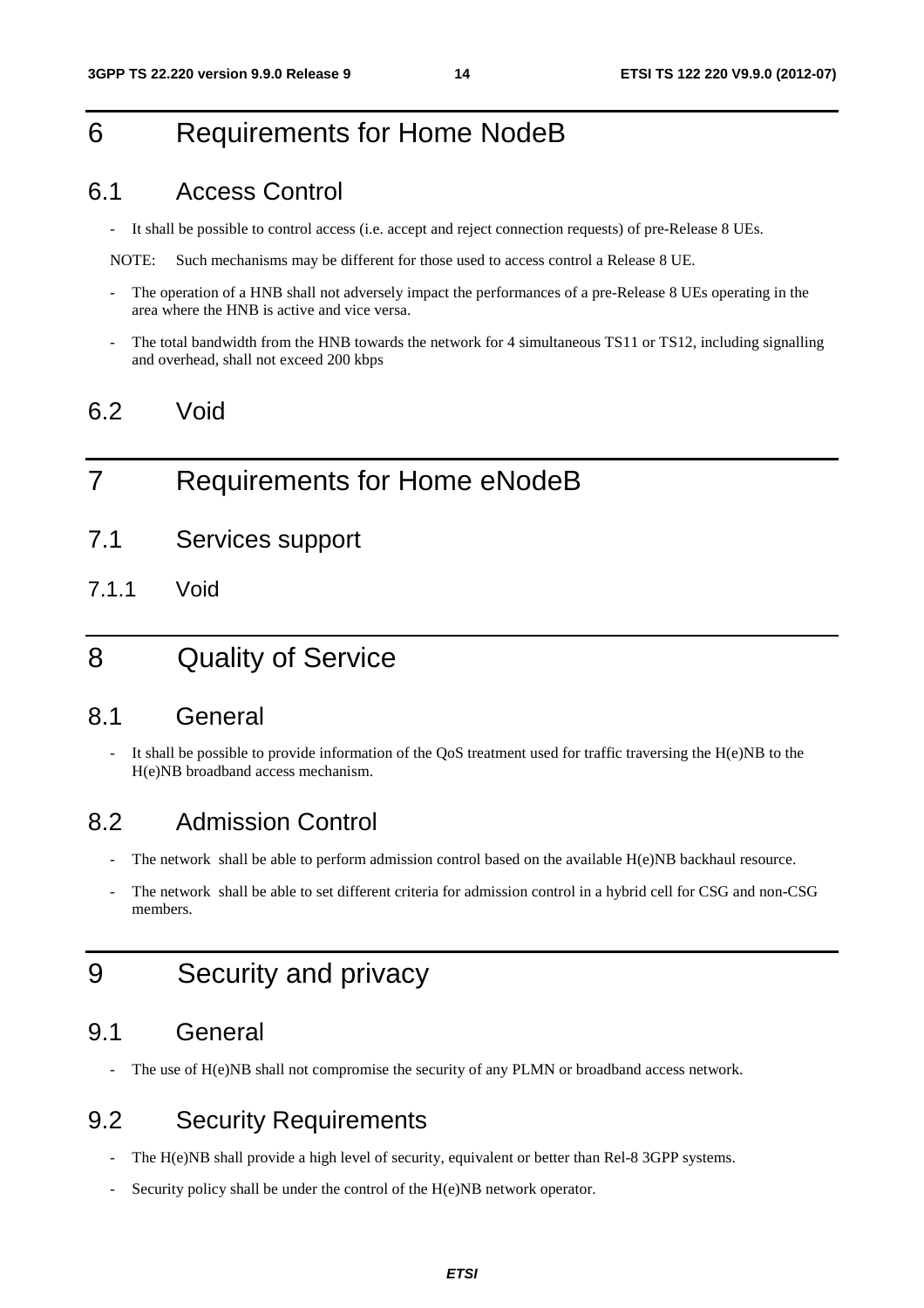- The H(e)NB shall not impact the security of the UE.

# 9.3 Privacy

- The H(e)NB shall not compromise user privacy for UEs that are using the H(e)NB, including communication confidentiality, location privacy and identity protection.

# 10 Charging Aspects

NOTE: Refer to charging requirements in TS 22.115 [8]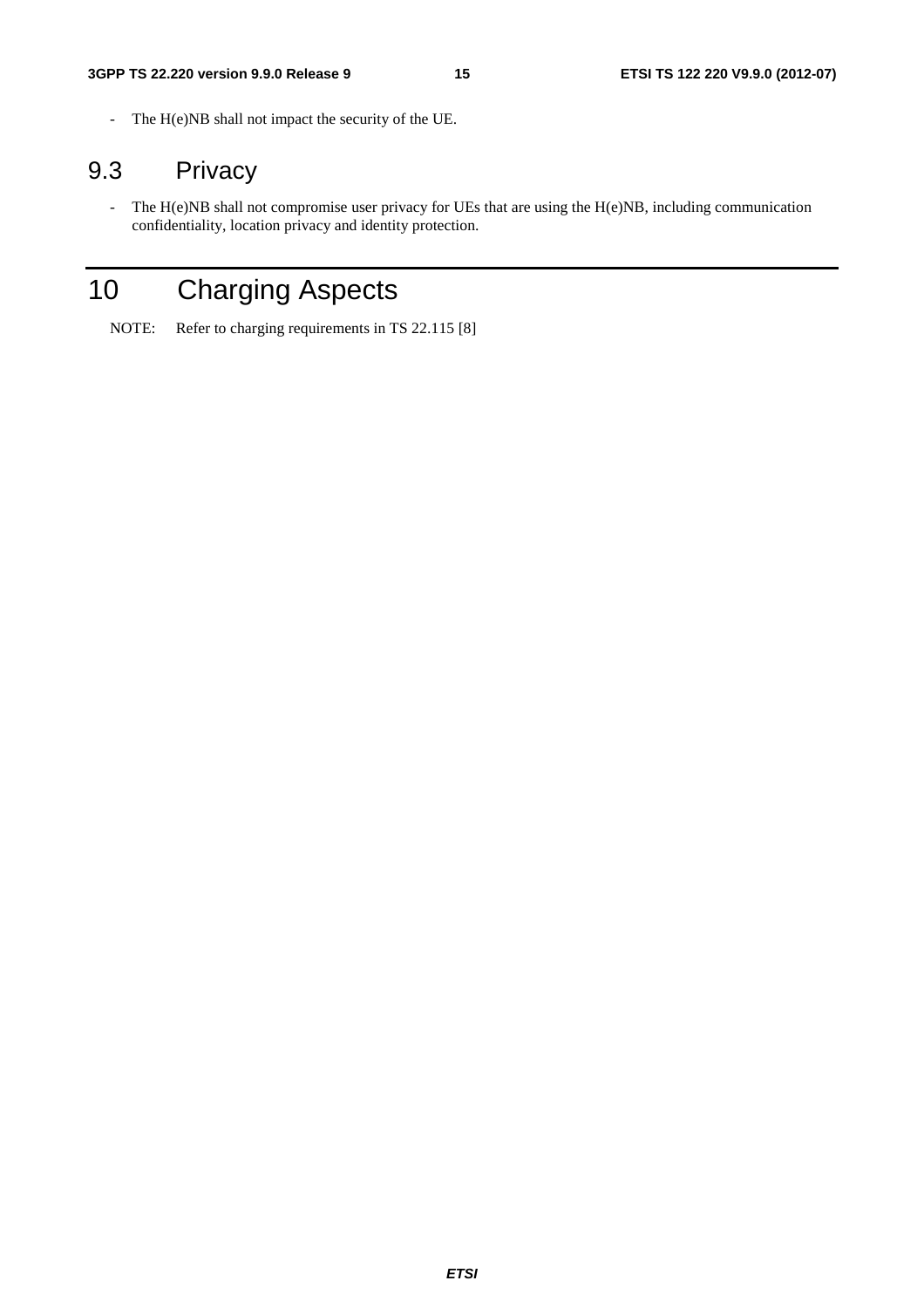# Annex A (informative): Use cases

These use cases do not imply any requirement beyond that which is contained in the normative part of this TS.

#### **Usecase-1: H(e)NB Mobility**

User A connects to the H(e)NB via mobile device. User A should be able to move around within the H(e)NB coverage in the home or enterprise. User should also be able to invoke additional services based on user policy and operator policy.

#### **Usecase-2: H(e)NB Guest Users**

User A and User B are subscribers of Operator 1 and Operator 2 respectively. User A visits User B in his home and User B allows User A to use H(e)NB in User B"s home. User A should be able to access all the services he is subscribed to from Operator 1 based on the policies set by User B and operator 2. Operator 1 and Operator 2 have roaming agreement.

#### **Usecase-3: HNB/HeNB – NB/eNB Handovers**

User A subcribes to cellular services of Operator 1 and is authorised to access a HNB/HeNB from same or other operator. User A starts service in the H(e)NB coverage and continues moving into a cellular network. Similarly User A starts service in cellular network and continues moving into H(e)NB coverage. User A does not see any impact on services due to mobility in both cases.

#### **Usecase-4: Access to Home based services**

User A connects to the H(e)NB via mobile device. User A should be able to access home based services (e.g. local digital media servers and digital media players) from the mobile device. Other users may access the home based services subject to H(e)NB Hosting Party policies.

#### **Usecase-5: Media Transfer**

User A connects to the H(e)NB via mobile device. User A starts viewing video streaming service on the mobile device. User A then wants to continue viewing the video on a different screen for better viewing. User A should be able to transfer the session to a high-definition TV or PC connected via broadband connection. User A should also be able to transfer the session from the TV or PC to a mobile device and continue the session in the H(e)NB coverage and also in the cellular network.

#### **Usecase-6: IMS capable HNB used for coverage purposes**

In this scenario, the reason for an operator to introduce IMS capable HNB is to offload voice traffic from his existing CS core network to IMS. However, as in this scenario the usage of 'legacy' services (e.g. CS Fax) is still assumed - only the utilization of network resources is to be changed - it is requested that IMS capable HNB provides all the services/ capabilities that are provided through regular Node B from the beginning.

#### **Usecase-7: IMS capable HNB for a new business model**

This scenario starts with a view that HNB is located in the user"s residence and the UE is the preferred equipment to interact with home services/ applications. New business can be expected there. In this scenario, some of the CS services/ capabilities that are provided through regular Node B might not be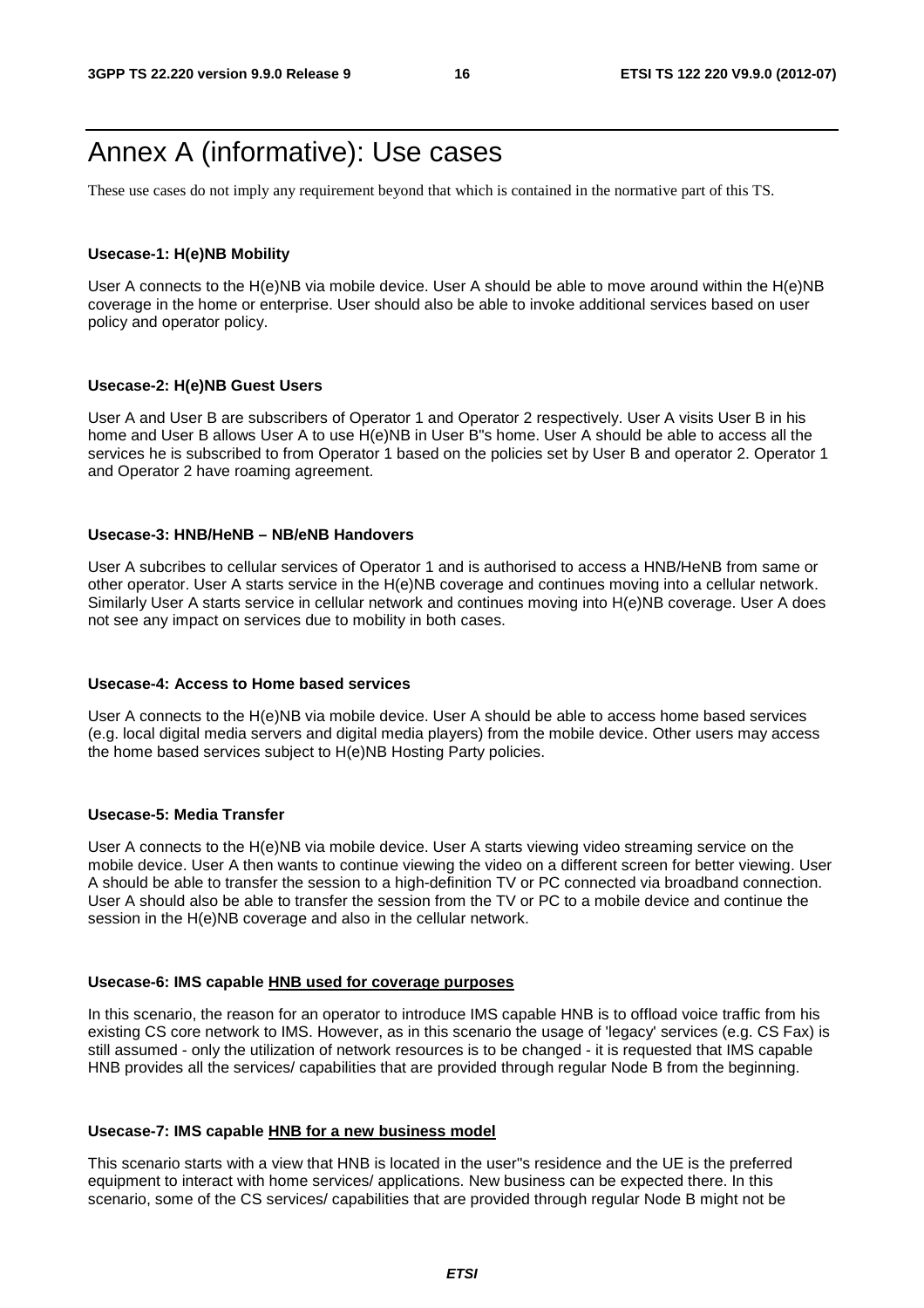needed or might be provided in a later step if the operator could instead offer attractive new services under IMS capable HNB only.

#### **Usecase-8: IMS capable HNB for Green field operator**

This scenario expects new players to get into the mobile market. In this scenario, they would aim to deploy cost efficient and future proof infrastructure, i.e. no CS domain but IMS/PS domain only, regardless of whether or not UEs have IMS client on them.

#### **Usecase-9: Hybrid access mode**

In order to improve the coverage in a shopping mall, H(e)NBs are deployed. The shopping mall owner may have been provided a special deal by the network operator where the employees of the shopping mall will get preferential charging rates and priority access when accessing services via these H(e)NBs. In exchange, the shopping mall owner allows the public to use the H(e)NBs to access the normal network operator services. The H(e)NB Hosting Party should not need to manage the public access and the public should not need to do anything special in order to get services on the H(e)NB.

#### **Use case-10: Open access mode**

Typically to enhance coverage or capacity of an operator"s public network, for example in railway stations, airports, stadiums, etc, taking benefit of the H(e)NBs additional functionality (e.g. uncoordinated deployment).

#### **Usecase-11: HNB interacts with Home network**

User A connects with his UE (possibly a pre-Rel 9 UE) to the HNB with IMS Interworking and Local IP Access to the home network capabilities. The home network accommodates home network devices (Intercom, Door lock, Network radio, Photo server, etc.) and the HNB. User A should be able to communicate with a visitor at Intercom via the mobile device.

#### **Usecase-12: HNB interacts with IP-PABX**

User A connects with his UE (possibly a pre-Rel 9 UE) to a HNB with IMS Interworking and Local IP Access to the home network capabilities at an office. The HNB might be deployed and interconnect with an enterprise extension telephone system (e.g. SIP based PABX). User A should be able to make/receive an extension call to/from fixed line UE under SIP based PABX. In addition, User A with the mobile device and User B with computers should be able to access a common groupware server at the office and share the same information such as schedule, emails, etc.

#### **Usecase-13: Electronic customer guide in shopping centre, using Local IP access**

A department store or shopping centre provides electronic shopping guide. When user A enters into a shopping centre where a shopping centre H(e)NB is installed, an invitation indication shows up on his mobile device which he accepts. This allows him access to the centre"s H(e)NB. Subsequently, he accesses the centre"s customer service server, which is only accessible through the H(e)NB where he uploads his shopping list. The customer service server responds a list of sale items of similar nature. He accepts or declines the various choices and the final shopping list is downloaded to his UE. While user A is waiting, User A watches free TV show or advertisement provided through the H(e)NB for the shop customer. While in the shopping centre the user has simultaneous access to operator"s and local shopping centre services.

#### **Usecase-14: Local IP Access**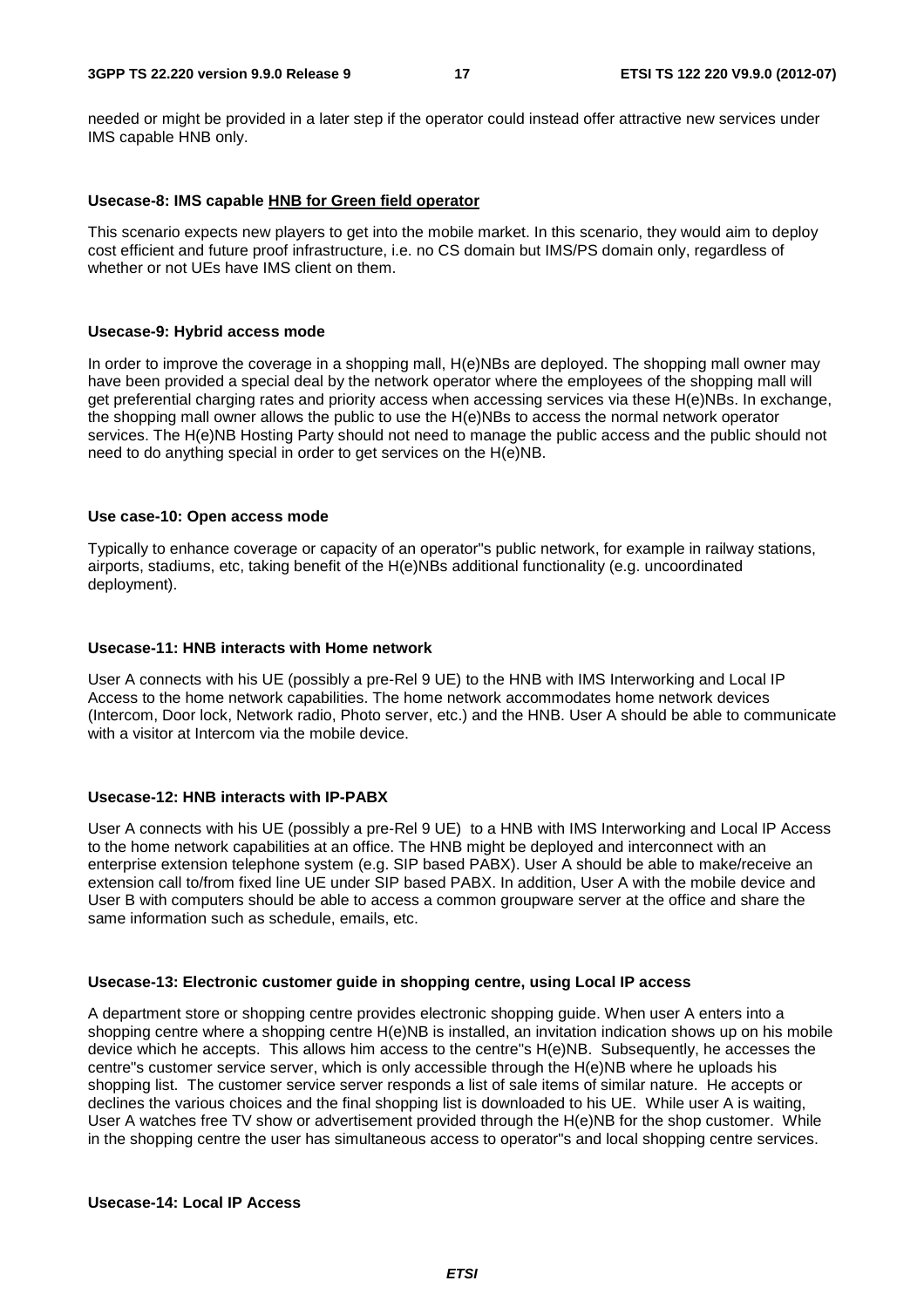The user has the subscription through home operator H. The user is served by the home operator H. The UE obtains IP connectivity in both a local gateway to obtain local connectivity for IMS services (e.g. as in local IP access or for enterprise scenarios with call to other terminals in the PABX area) and to a home gateway (as in normal connectivity for IMS services). For IMS sessions to be routed to e.g. remote terminals, the traffic is sent through the connectivity with the home gateway, whereas for IMS session that can be routed locally (e.g. based on local phone number), the traffic is sent through the connectivity with the local gateway through the local IP access. Whether the UE routes a specific IMS session through the local access or the home gateway can be controlled on a per session basis. Also, the UE may obtain local connectivity by default (e.g. based on static configuration by the operator) or dynamically based on indication by the IMS server.

#### **Usecase-15:**

Subscriber A from Network A owns HNB/HeNB A because of no macro network coverage . Guest user B from Network B visits subscriber A"s house. Subscriber A wants to allow guest user B access to HNB/HeNB A while the guest user B is visiting.

#### **Usecase-16:**

Corporation A has sites in country A, B and C. Corporation A has employees from country A and B. Employees in country A are from Operator AA and AB. Employees in country B are from Operator B. Corporation A has HNB/HeNB in country A from Operator AA and country B from Operator B. Employees from country A and B are allowed access to HNB/HeNBs in country A and B.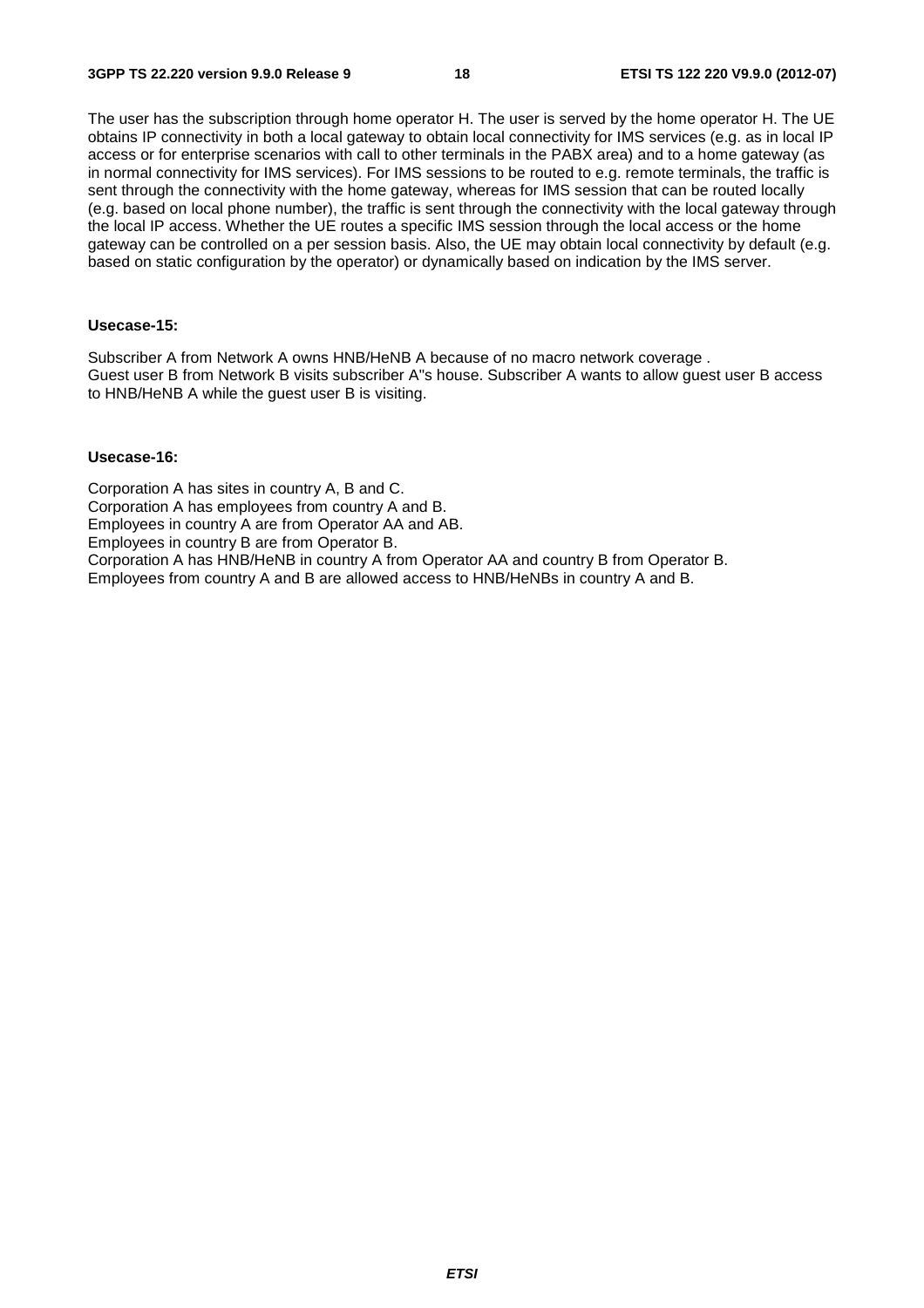# Annex B (informative): Clarification of H(e)NB Access Modes

Table B.1 illustrates the different H(e)NB Access Modes and what access is allowed for UEs of any release depending on whether the UE is allowed access to the CSG.

In Table B.1 'Access' means 'Access to services'.

'Preferential access' means the user will get preferential access to the cell.

|                              | <b>H(e)NB Access Mode</b> |           |                            |  |  |  |
|------------------------------|---------------------------|-----------|----------------------------|--|--|--|
|                              | Open                      | Closed    | <b>Hybrid</b>              |  |  |  |
| UE allowed access to CSG     | Access                    | Access    | <b>Preferential Access</b> |  |  |  |
| UE not allowed access to CSG | Access                    | No Access | Access                     |  |  |  |

#### **Table B.1: H(e)NB access for UEs of any release**

NOTE: Pre Release 8 UEs can only access HNBs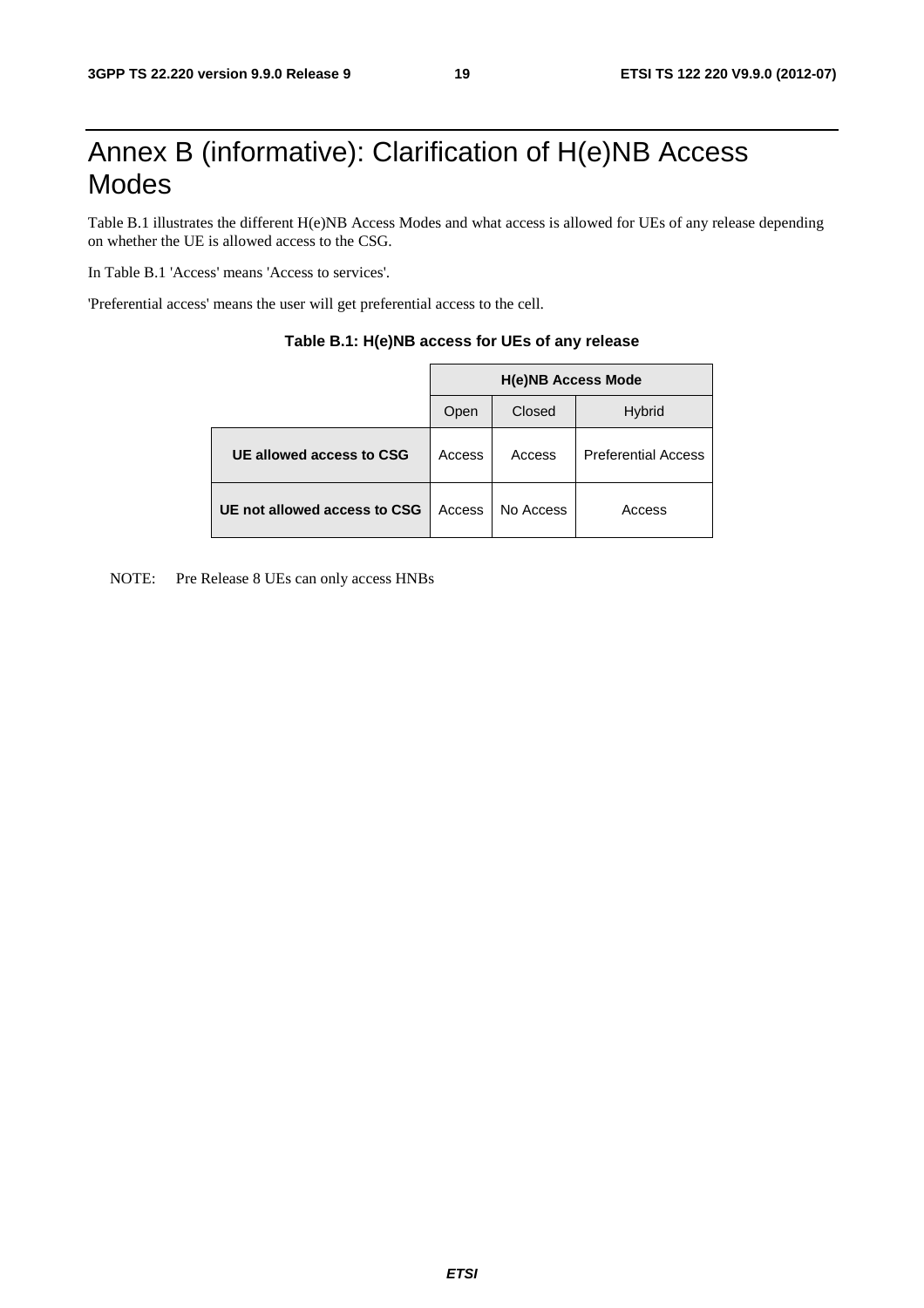# Annex C (informative): Overview of identifiers and names.

| item                            | used for                                                                   | associated with                                                                                              | permanently stored in                                                                                                                                                           | distribution method                                                                                                                                                                                                                                                                                                                                                   | displayed to user                    | comment                                                                                                                                            |
|---------------------------------|----------------------------------------------------------------------------|--------------------------------------------------------------------------------------------------------------|---------------------------------------------------------------------------------------------------------------------------------------------------------------------------------|-----------------------------------------------------------------------------------------------------------------------------------------------------------------------------------------------------------------------------------------------------------------------------------------------------------------------------------------------------------------------|--------------------------------------|----------------------------------------------------------------------------------------------------------------------------------------------------|
| H(e)NB<br>equipment<br>identity | administrative<br>$\bullet$<br>purposes                                    | H(e)NB (physical<br>entity)                                                                                  | H(e)NB<br>$\bullet$<br>administration<br>$\bullet$<br>database of the operator                                                                                                  | O&M procedures                                                                                                                                                                                                                                                                                                                                                        | NO                                   | not known to UE,<br>therefore not useable by<br>UE to identify a<br>H(e)NB                                                                         |
| <b>CSG</b><br>identity          | automatic and<br>manual CSG<br>selection<br>access control<br>to CSG cells | a CSG, i.e.<br>$\bullet$<br>a group of users<br>(UEs).<br>One or More<br>$\bullet$<br>H(e)NBs<br>(CSG cells) | H(e)NB<br>$\bullet$<br>administration<br>database of the operator<br>Allowed CSG List<br>in the UE if user (UE)<br>is member of CSG<br>(USIM entry takes<br>precedence over ME) | provided by O&M<br>to $H(e)NBs$<br>provided by home<br>PLMN to UEs (the<br>Home PLMN and<br>Visited PLMN should<br>synchronize this<br>information)<br>Provided<br>$\circ$<br>to the UE<br>by OMA<br>DM when<br>stored in<br>the ME,<br>Provided<br>$\Omega$<br>to the UE<br>by OTA<br>when<br>stored in<br>the USIM<br>Provided to UE<br>via manual CSG<br>selection | YES, if HNB Name<br>is not available | A CSG identity is<br>unique within a PLMN.<br>In the UE a CSG ID,<br>together with a network<br>identifier, identifies a<br>CSG globally uniquely. |

### **Table C.1: Overview of identifiers and names**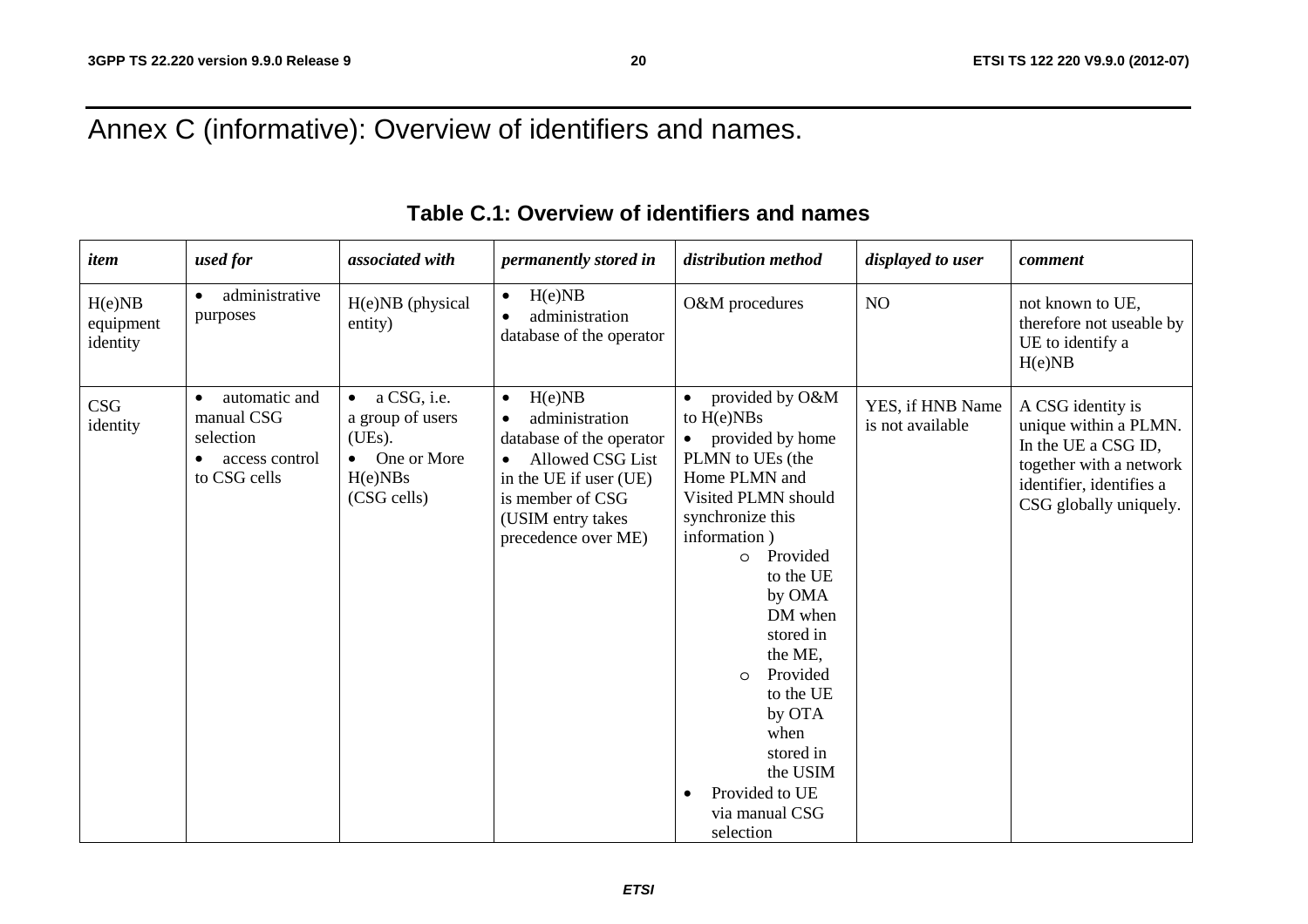|                        |                                                                                                                                               |                                                               |                                                                                      | broadcasted by<br>$\bullet$<br>H(e)NB                                                                                       |                                                                                                                                             |                                                                                                                                                                                                                                                                                                                              |
|------------------------|-----------------------------------------------------------------------------------------------------------------------------------------------|---------------------------------------------------------------|--------------------------------------------------------------------------------------|-----------------------------------------------------------------------------------------------------------------------------|---------------------------------------------------------------------------------------------------------------------------------------------|------------------------------------------------------------------------------------------------------------------------------------------------------------------------------------------------------------------------------------------------------------------------------------------------------------------------------|
| HNB name<br>(optional) | for supporting<br>(ease of use)<br>manual CSG<br>selection, display-<br>ing a 'friendly'<br>name to the user                                  | CSG identity<br>(relationship:<br>$m$ CSG ID:<br>n HNB names) | H(e)NB<br>$\bullet$<br>administration<br>database of the operator<br>UE<br>$\bullet$ | Provided by O&M<br>$\bullet$<br>to $H(e)NBs$<br>Optionally stored<br>$\bullet$<br>by user in UE<br>broadcasted by<br>H(e)NB | YES during manual<br>selection,<br><b>OPTIONAL</b> during<br>normal operation.<br>(USIM entry takes<br>precedence over<br>broadcast and ME) | If a HNB name is<br>stored in the UE it<br>needs to be associated<br>with a CSG identity.<br>Initial configuration in<br>the UE may be done by<br>the operator (e.g. at<br>point of sale). Later, a<br>HNB name is implicitly<br>associated to the<br>current CSG identity by<br>the UE when the user<br>stores the HNB name |
| CSG Type               | for additional<br>information (on<br>e.g. billing mode)<br>to the user when<br>camping on a CSG<br>cell (i.e. after CSG<br>has been selected) | CSG identity<br>(relationship:<br>n CSG ID:<br>1 CSG Type)    | administration<br>$\bullet$<br>database of the operator<br>UE<br>$\bullet$           | provided by initial<br>UE configuration,<br>OTA and device<br>management to UEs                                             | YES, if CSG is in<br>Allowed CSG List.<br>(USIM entry takes<br>precedence over<br>ME)                                                       | UE needs to associate a<br>CSG Type with a CSG<br>identity<br>Association done by<br>operator (the Home<br>PLMN and Visited<br>PLMN should<br>synchronize this<br>information)                                                                                                                                               |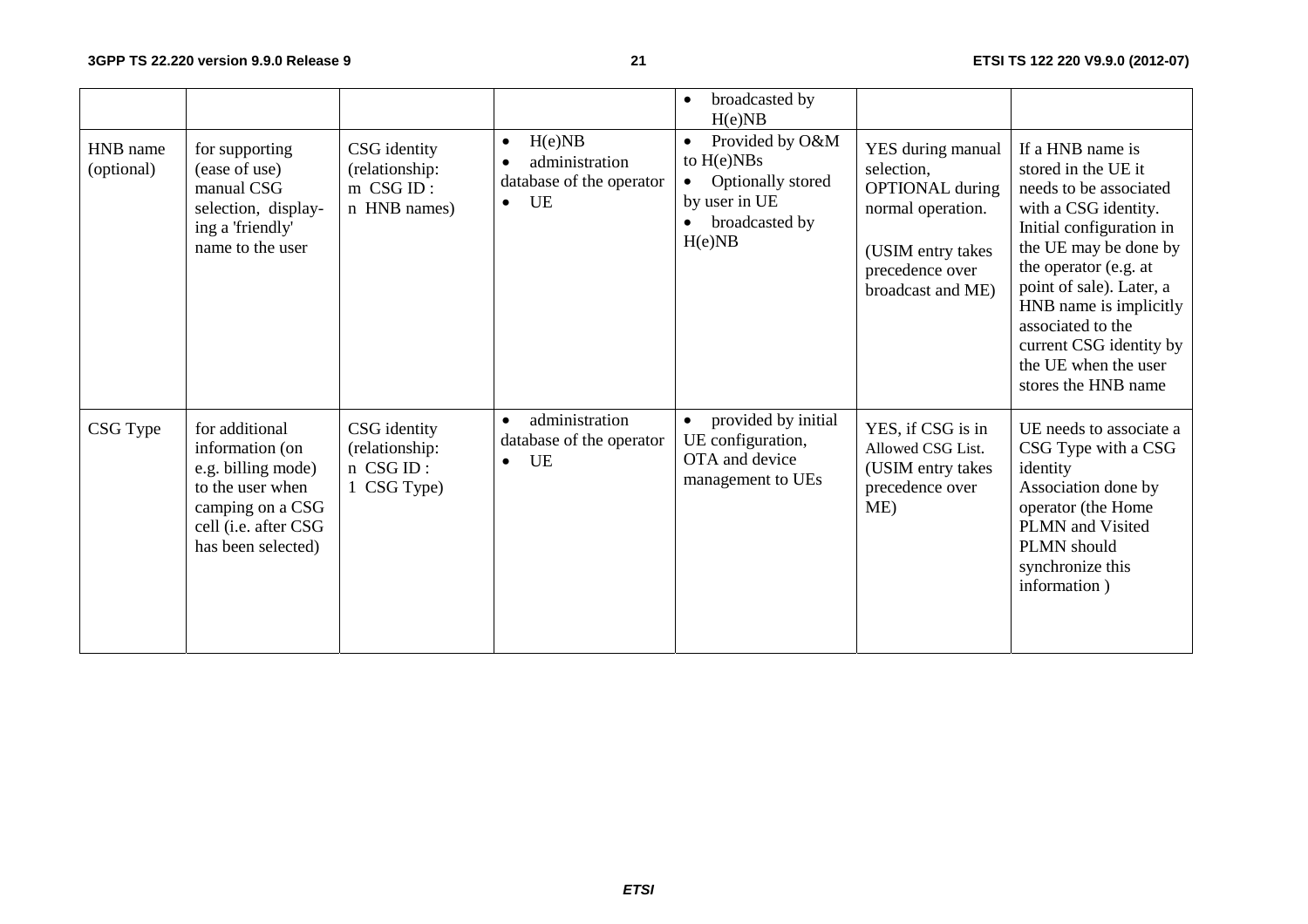# Annex D (informative): Change history

| TSG SA# SA Doc. |                     | SA1 Doc              | <b>Spec</b> | <b>CR</b> | <b>Rev</b>     | Rel     |   | Cat Subject/Comment                                                                    | Old   | <b>New</b> | WI           |
|-----------------|---------------------|----------------------|-------------|-----------|----------------|---------|---|----------------------------------------------------------------------------------------|-------|------------|--------------|
| $SP-43$         | SP-090087           |                      | 22.220      |           |                |         |   | Approved by SA plenary.                                                                | 2.0.0 | 9.0.0      | <b>EHNB</b>  |
| $SP-44$         | SP-090373 S1-091273 |                      | 22.220      | 0002      | 1              | Rel-9   | F | Clarification on the displaying of<br>the H(e)NB name during manual<br>CSG selection   | 9.0.0 | 9.1.0      | <b>EHNB</b>  |
| $SP-44$         | SP-090373 S1-091164 |                      | 22.220      | 0004      | $\overline{4}$ | Rel-9   | B | Optional USIM support in<br>H(e)NB                                                     | 9.0.0 | 9.1.0      | <b>EHNB</b>  |
| <b>SP-44</b>    | SP-090373 S1-091387 |                      | 22.220      | 0011      | 3              | Rel-9   | F | Clarification on Local IP Access<br>Requirements                                       | 9.0.0 | 9.1.0      | <b>EHNB</b>  |
| $SP-44$         | SP-090373 S1-091083 |                      | 22.220      | 0015      |                | Rel-9   | F | Remove VPLMN CSG support<br>for Rel9                                                   | 9.0.0 | 9.1.0      | <b>EHNB</b>  |
| $SP-44$         | SP-090373 S1-091382 |                      | 22.220      | 0016      | $\overline{2}$ | $ReI-9$ | F | Clarification on the requirement<br>of session diversion.                              | 9.0.0 | 9.1.0      | <b>EHNB</b>  |
| $SP-44$         | SP-090373 S1-091279 |                      | 22.220      | 0019      | 2              | $Rel-9$ | F | Allowed CSG list management<br>for hybrid cells                                        | 9.0.0 | 9.1.0      | <b>EHNB</b>  |
| $SP-44$         | SP-090373 S1-091158 |                      | 22.220      | 0023      | 3              | $Rel-9$ | D | Clarification of H(e)NB Owner /<br><b>Hosting Party</b>                                | 9.0.0 | 9.1.0      | <b>EHNB</b>  |
| $SP-44$         | SP-090373 S1-091159 |                      | 22.220      | 0024      | $\overline{2}$ | $Rel-9$ | D | H(e)NB Operator Change                                                                 | 9.0.0 | 9.1.0      | <b>EHNB</b>  |
| <b>SP-44</b>    | SP-090373 S1-091383 |                      | 22.220      | 0025      | $\overline{2}$ | Rel-9   | F | Clarification of the terminology<br>about H(e)NB access modes                          | 9.0.0 | 9.1.0      | <b>EHNB</b>  |
| <b>SP-44</b>    |                     | SP-090373 S1-091274  | 22.220      | 0026      | $\mathbf{1}$   | Rel-9   | F | Minor corrections for clarification                                                    | 9.0.0 | 9.1.0      | <b>EHNB</b>  |
| <b>SP-44</b>    |                     | SP-090374 S1-091260  | 22.220      | 0005      | 1              | $ReI-9$ | F | Rel 8 Rel 9 CSG lists alignment<br>(approved at SA#44 but not<br>implemented in 9.1.0) | 9.1.0 | 9.1.1      | <b>EHNB</b>  |
| SP-45           | SP-090477 S1-093332 |                      | 22.220      | 0032      | $\overline{2}$ | Rel-9   | F | <b>CSG Lists clarification</b>                                                         | 9.1.1 | 9.2.0      | <b>EHNB</b>  |
| $SP-45$         | SP-090477 S1-093329 |                      | 22.220      | 0035      | $\mathbf{1}$   | $ReI-9$ | F | IP access approach of backhaul<br>network for H(e)NB                                   | 9.1.1 | 9.2.0      | <b>EHNB</b>  |
| SP-45           | SP-090477 S1-093331 |                      | 22.220      | 0037      | $\mathbf{1}$   | $ReI-9$ | D | Editorial corrections of TS<br>22.220                                                  | 9.1.1 | 9.2.0      | <b>EHNB</b>  |
| $SP-45$         | SP-090477 S1-093480 |                      | 22.220      | 0039      | 2              | Rel-9   | C | Loss of IP Backhaul Connection                                                         | 9.1.1 | 9.2.0      | <b>EHNB</b>  |
| SP-45           |                     | SP-090477 S1-093330  | 22.220      | 0041      | $\mathbf{1}$   | Rel-9   | F | Clarification of definition for<br>H(e)NB Hosting Party                                | 9.1.1 | 9.2.0      | <b>EHNB</b>  |
| $SP-46$         |                     | SP-090839 S1-094319  | 22.220      | 0054      | $\mathbf{1}$   | $Rel-9$ | D | Contribution to Chapter 5.4.1 in<br>22.220                                             | 9.2.0 | 9.3.0      | <b>EHNB</b>  |
| SP-46           | SP-090839 S1-094338 |                      | 22.220      | 0049      | 3              | Rel-9   | F | H(e)NB Hosting Party USIM<br>management                                                | 9.2.0 | 9.3.0      | TEI-9        |
| SP-46           |                     | SP-090839 S1-094013  | 22.220      | 0060      |                | Rel-9   | F | Removal of requirement for<br>"Managed Remote Access" from<br>Rel-9                    | 9.2.0 | 9.3.0      | <b>EHNB</b>  |
| $SP-46$         | SP-090839 S1-094317 |                      | 22.220      | 0056      | 1              | $Rel-9$ | B | Simplified CSG list handling                                                           | 9.2.0 | 9.3.0      | <b>EHNB</b>  |
| $SP-47$         | SP-100183 S1-100329 |                      | 22.220      | 0081      | 1              | Rel-9   | F | Removal of IMS HNB<br>interworking                                                     | 9.3.0 | 9.4.0      | <b>EHNBF</b> |
| <b>SP-47</b>    |                     | SP-100229 S1-100323r | 22.220      | 0093      | 1              | Rel-9   | F | Clarification of the interaction of<br>the Operator and Allowed CSG<br>lists           | 9.3.0 | 9.4.0      | <b>EHNB</b>  |
| SP-49           | SP-100573 S1-102190 |                      | 22.220      | 0109      | 1              | Rel-9   | F | Removal of requirement to<br>inhibit Allowed CSG List                                  | 9.4.0 | 9.5.0      | <b>EHNB</b>  |
| SP-51           | SP-110161 S1-110185 |                      | 22.220      | 0125      | 2              | Rel-9   | F | <b>Hosting Party Identity Module</b>                                                   | 9.5.0 | 9.6.0      | TEI9         |
| SP-52           | SP-110368 S1-111401 |                      | 22.220      | 0131      | $\mathbf{1}$   | Rel-9   | F | Correction to the admission<br>control for the H(e)NB                                  | 9.6.0 | 9.70       | TEI9         |
| SP-54           | SP-110871           | S1-113413r           | 22.220      | 0145      | 2              | Rel-9   | F | H(e)NB emergency call support                                                          | 9.7.0 | 9.8.0      | <b>EHNB</b>  |
| $SP-54$         | SP-110808 S1-113430 |                      | 22.220      | 0148      | $\overline{a}$ | Rel-9   | F | MBMS not supported for HeNB                                                            | 9.7.0 | 9.8.0      | <b>EHNB</b>  |
| SP-56           |                     | SP-120285 S1-121412  | 22.220      | 0152      | $\overline{2}$ | Rel-9   | F | Clarification on emergency calls<br>from CSG cell by non-CSG<br>member                 | 9.8.0 | 9.9.0      | TEI9         |